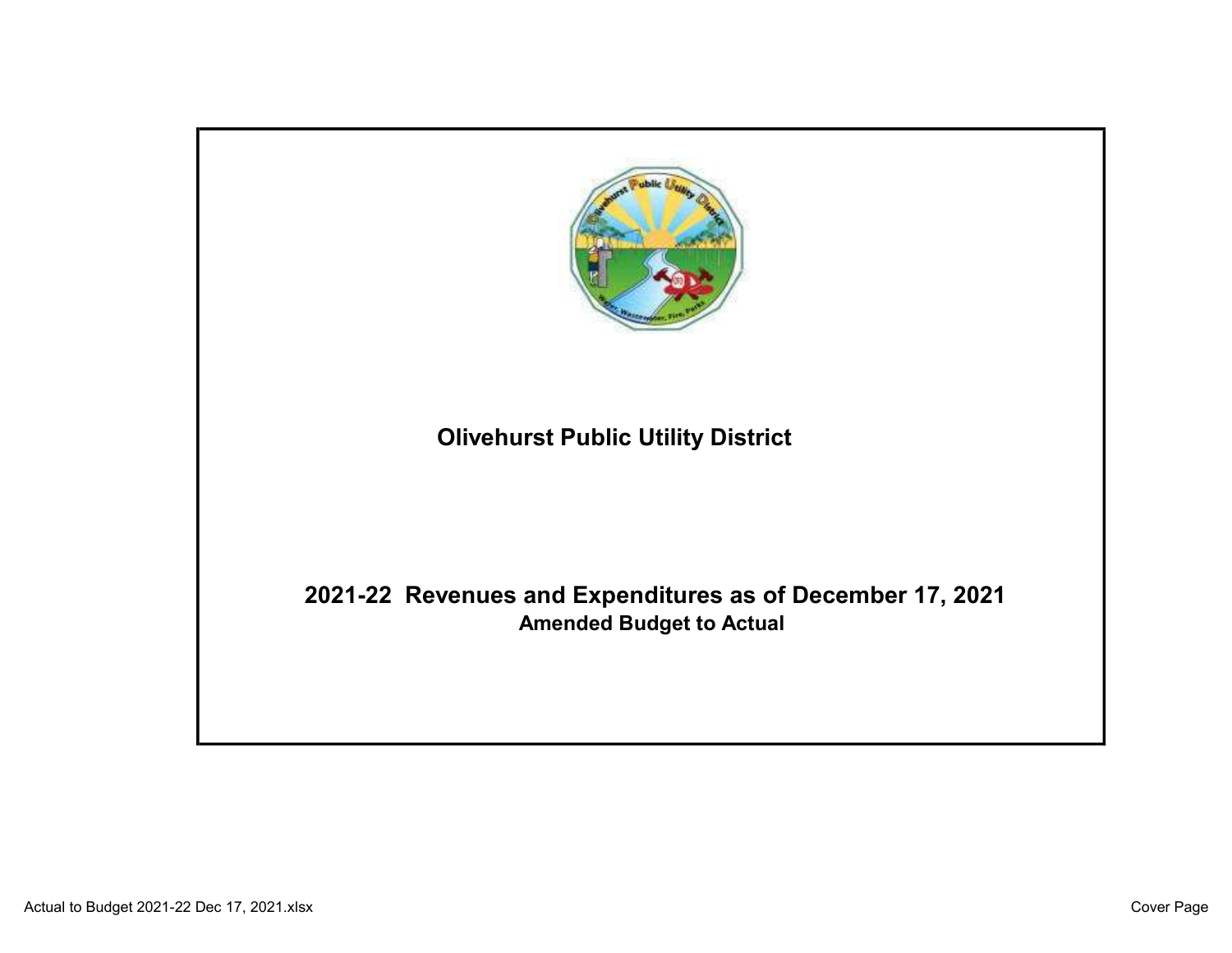# Table of Contents

| <b>FUND</b>                | Department |                                        | <b>PAGE</b>     |
|----------------------------|------------|----------------------------------------|-----------------|
|                            |            |                                        |                 |
| <b>General Fund 11</b>     | $00\,$     | Administration                         | 3               |
|                            | 01         | Pool                                   | 5               |
|                            | 02         | <b>Olivehurst Parks</b>                | $6\phantom{1}6$ |
|                            | 03         | <b>CSA Parks</b>                       | 8               |
|                            | 04         | <b>Youth Center</b>                    | 10              |
|                            | 05         | Lighting                               | 10              |
|                            | 09         | <b>Fire Department</b>                 | 11              |
|                            | 10         | Fire Department - Enterprise Rancheria | 13              |
|                            |            |                                        |                 |
| <b>Water Fund 12</b>       | $00\,$     | <b>Water Department</b>                | 14              |
| <b>Waste Water Fund 13</b> | $00\,$     | <b>Waste Water Treatment</b>           | 16              |
|                            | 31         | <b>Waste Water Collections</b>         | 17              |
| <b>CFDs 18-20</b>          |            | <b>Community Facilty Districts</b>     | 18              |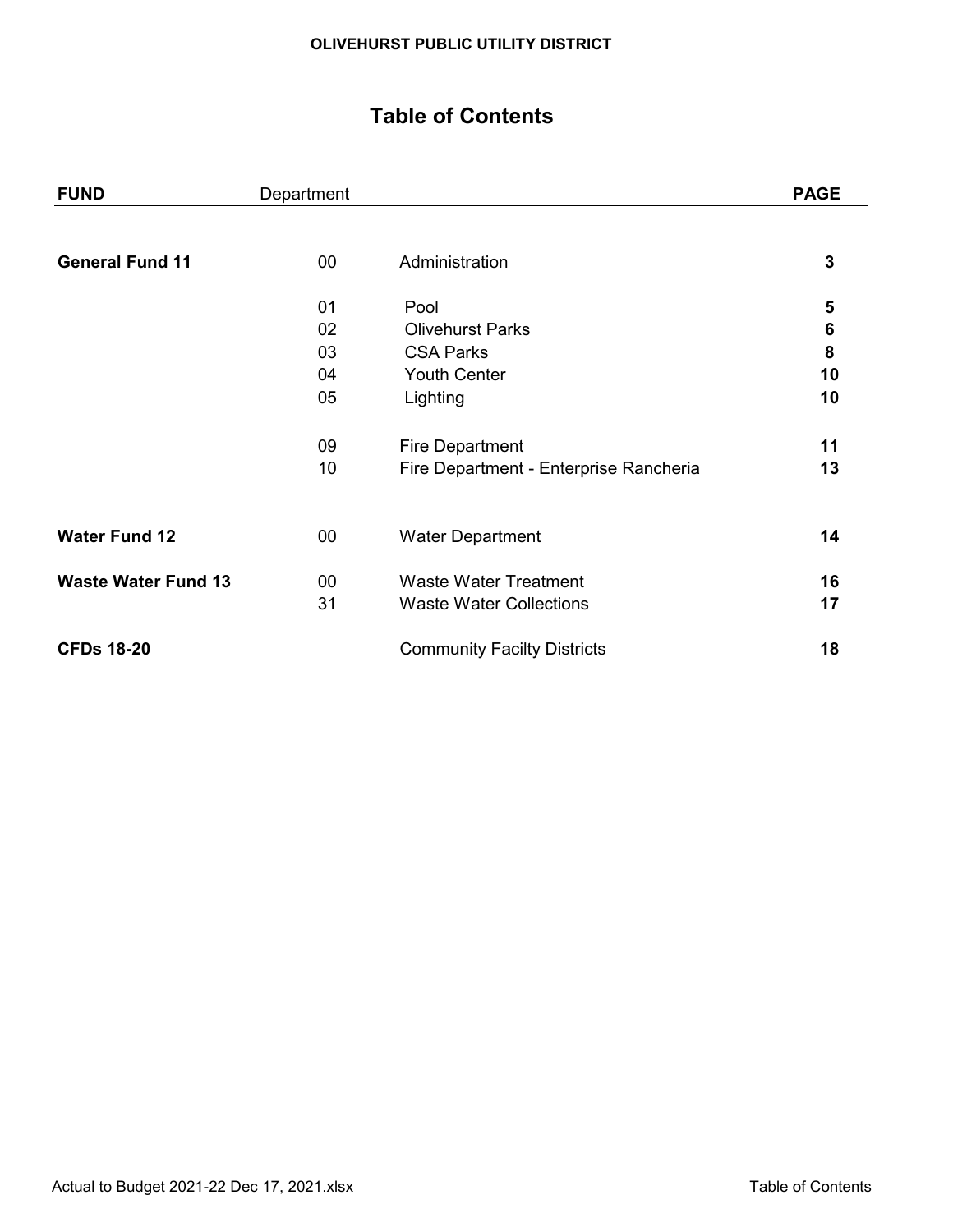# General Fund 11 12/17/21

00 (Administration)

# Statement of Revenues and Expenditures

 $\sim$ 

**Contract Contract Contract** 

**Contract Contract Contract** 

| <b>ACCOUNT</b> | <b>DESCRIPTION</b>                       | <b>ANNUAL BUDGET</b> | <b>CURRENT PERIOD</b>    | YEAR TO DATE | % OF<br><b>BUDGET</b><br><b>USED</b> | <b>BUDGET REMAINING</b> | <b>PRIOR YEAR BUDGET</b> |                          |  |
|----------------|------------------------------------------|----------------------|--------------------------|--------------|--------------------------------------|-------------------------|--------------------------|--------------------------|--|
|                |                                          |                      |                          |              |                                      |                         |                          |                          |  |
| 11.41100.00.0  | CFD 2002-1 ADMIN REVENUE                 | 10,000 \$            | $\blacksquare$           |              | 0%                                   | 10,000 \$               |                          | 10,000                   |  |
| 11.45103.00.0  | MISCELLANEOUS REVENUE - GENERAL          | 8,000                | 1,200                    | 8,680        | 109%                                 | $(680)$ \$              |                          | 8,000                    |  |
| 11.45111.00.0  | WATER/SEWER 50/50 CLEARING               |                      | 546                      | 1,582        | 0%                                   | $(1,582)$ \$            |                          |                          |  |
| 11.45432.00.0  | <b>WWTF CAPACITY ADMIN REVENUES</b>      |                      |                          |              | 0%                                   |                         | \$                       | $\overline{\phantom{a}}$ |  |
| 11.45500.00.0  | <b>INTEREST EARNED</b>                   | 10,000               |                          |              | 0%                                   | 10,000                  | \$                       | 20,000                   |  |
| 11.45700.00.0  | ADMIN OVERHEAD TRANSFER IN               | 1,216,648            | $\blacksquare$           | 75,697       | 6%                                   | 1,140,951               | \$                       | 1,324,852                |  |
| Administration | <b>Total Revenues</b>                    | \$<br>1,244,648 \$   | $1,746$ \$               | 85,959       |                                      | \$<br>1,158,689 \$      |                          | 1,362,852                |  |
| 11.59101.00.0  | SALARIES - GENERAL                       | 665,898              | 57,267                   | 344,819      | 52%                                  | 321,079                 | \$                       | 663,986                  |  |
| 11.59110.00.0  | SALARIES OT - GENERAL                    | 5,000                | 237                      | 237          | 5%                                   | 4,763                   | - \$                     | 6,000                    |  |
| 11.59300.00.0  | OPERATING SUPPLIES - GENERAL             | 6,500                |                          | 295          | 5%                                   | 6,205                   | \$                       | 6,500                    |  |
| 11.59301.00.0  | LICENSES AND DUES - ADMIN EMPLOYEES      | 150                  |                          | 104          | 70%                                  | 46                      | \$                       | 150                      |  |
| 11.59302.00.0  | OFFICE SUPPLIES - GENERAL                | 27,000               | $\overline{\phantom{a}}$ | 3,642        | 13%                                  | 23,358                  | \$                       | 27,000                   |  |
| 11.59303.00.0  | <b>GAS AND OIL - GENERAL</b>             | 750                  | $\blacksquare$           | 163          | 22%                                  | 587                     | \$                       | 750                      |  |
| 11.59304.00.0  | <b>FEES &amp; DUES - GENERAL</b>         | 10,000               |                          | 9,064        | 91%                                  | 936                     | -\$                      | 10,000                   |  |
| 11.59305.00.0  | UTILITIES & PHONE - GENERAL              | 10,000               | 208                      | 1,196        | 12%                                  | 8,804 \$                |                          | 10,000                   |  |
| 11.59306.00.0  | <b>OUTSIDE SERVICES - GENERAL</b>        | 80,000               | 1,414                    | 24,707       | 31%                                  | 55,293 \$               |                          | 63,000                   |  |
| 11.59307.00.0  | PRINTING/PUBLIC/LEGAL NOTICES - ADMIN    | 1,000                | $\blacksquare$           |              | 0%                                   | $1,000$ \$              |                          | 1,000                    |  |
| 11.59312.00.0  | TRAINING & EDUCATION - ADMIN STAFF       | 3,600                |                          | 1,580        | 44%                                  | 2,020                   | \$                       | 2,350                    |  |
| 11.59313.00.0  | UNEMPLOYMENT - GENERAL                   |                      | $\overline{\phantom{a}}$ |              | 0%                                   |                         | \$                       | 1,000                    |  |
| 11.59314.00.0  | ELECTION EXPENSE - GENERAL               |                      |                          |              | 0%                                   |                         | \$                       | 20,000                   |  |
| 11.59315.00.0  | SAFETY SUPPLIES / EXPENSE                | 3,000                | 164                      | 1,475        | 49%                                  | 1,525                   | -\$                      | 3,000                    |  |
| 11.59320.00.0  | POSTAGE & SHIPPING                       | 2,000                | $\blacksquare$           |              | 0%                                   | 2,000                   | \$                       | 2,000                    |  |
| 11.59402.00.0  | <b>WORKERS' COMP INSURANCE - GENERAL</b> | 5,800                |                          | 2,831        | 49%                                  | 2,969                   | \$                       | 6,006                    |  |
| 11.59404.00.0  | <b>COMPUTER SERVICES - GENERAL</b>       | 41,000               | 2,034                    | 29,017       | 71%                                  | 11,983                  | -\$                      | 37,000                   |  |
| 11.59405.00.0  | <b>LEGAL FEES - GENERAL</b>              | 45,000               |                          | 9,702        | 22%                                  | 35,298                  | \$                       | 45,000                   |  |
| 11.59425.00.0  | <b>SECURITY - GENERAL</b>                | 3,000                |                          | 852          | 28%                                  | 2,148                   | \$                       | 2,000                    |  |
| 11.59501.00.0  | PAYROLL TAXES - GENERAL                  | 51,000               | 3,560                    | 24,519       | 48%                                  | 26,481                  | - \$                     | 105,775                  |  |
| 11.59502.00.0  | EMPLOYEE BENEFITS (RET/MED) - GENERAL    | 250,000              | 15,208                   | 104,661      | 42%                                  | 145,339                 | \$                       | 249,680                  |  |
| 11.59505.00.0  | <b>EMPLOYMENT COSTS - GENERAL</b>        | 250                  |                          |              | 0%                                   | 250                     | \$                       | 250                      |  |
| 11.59550.00.0  | <b>CUSTOMER SERVICE / SAFETY AWARDS</b>  | 500                  |                          |              | 0%                                   | 500                     | \$                       | 500                      |  |
| 11.59551.00.0  | BOARD COMMUNITY OUTREACH                 | 300                  |                          |              | 0%                                   | 300                     | \$                       | 300                      |  |
| 11.59600.00.0  | CAPITAL OUTLAY - GENERAL                 | 31,200               | (3,017)                  | 3,017        | 10%                                  | 28,183                  | \$                       | 30,000                   |  |
| 11.59801.00.0  | <b>BLDGS AND IMPROVEMENTS</b>            | 2,500                |                          |              | 0%                                   | $2,500$ \$              |                          | 2,500                    |  |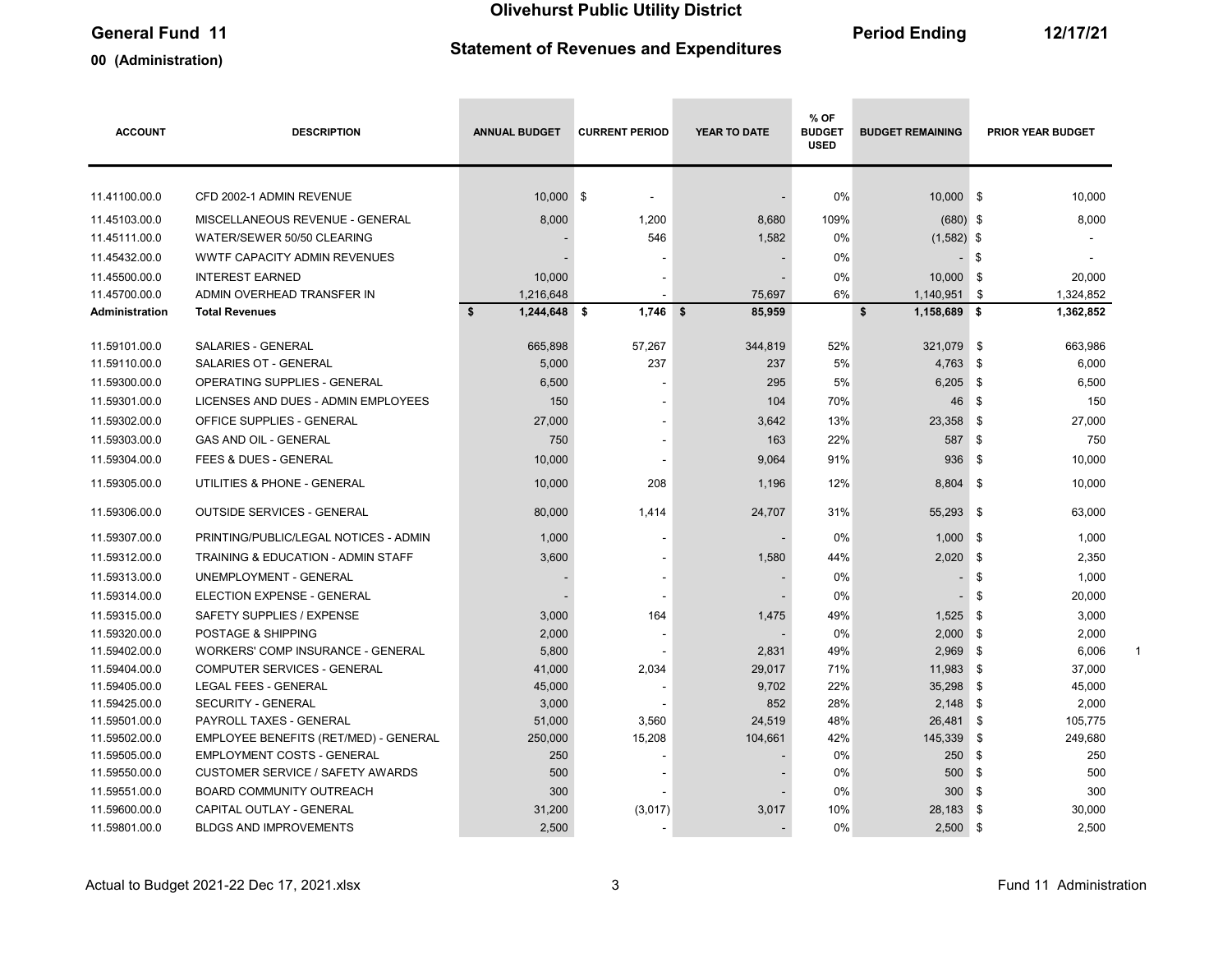00 (Administration)

# Statement of Revenues and Expenditures

General Fund 11 12/17/21

| <b>ACCOUNT</b>        | <b>DESCRIPTION</b>                          | <b>ANNUAL BUDGET</b> | <b>CURRENT PERIOD</b>    | YEAR TO DATE | $%$ OF<br><b>BUDGET</b><br><b>USED</b> | <b>BUDGET REMAINING</b> | <b>PRIOR YEAR BUDGET</b> |
|-----------------------|---------------------------------------------|----------------------|--------------------------|--------------|----------------------------------------|-------------------------|--------------------------|
| 11.59802.00.0         | AUTO & OTHER EQUIP EXP - GENERAL            | 500                  |                          |              | 0%                                     | 500                     | \$<br>1,500              |
| 11.65704.00.0         | DEPRECIATION EXPENSE - GENERAL              | 3,500                | $\overline{\phantom{a}}$ | 3,500        | 100%                                   | $\sim$                  | \$<br>3,500              |
| <b>Administration</b> | <b>Total Expenditures</b>                   | \$<br>$1,249,448$ \$ | 77,075 \$                | 565,381      |                                        | 684,067 \$<br>\$        | 1,300,747                |
|                       | <b>Excess of Revenues over Expenditures</b> | \$<br>$(4,800)$ \$   | $(75, 329)$ \$           | (479, 422)   |                                        |                         | \$<br>62,105             |
|                       | Cash Reserves                               |                      |                          |              |                                        |                         |                          |
|                       | Advance to Fire Department                  | 18,403               |                          |              |                                        |                         |                          |
|                       | Reserve: Admin. Building                    | (13,603)             |                          |              |                                        |                         |                          |
|                       |                                             | 0                    |                          | (479, 422)   |                                        |                         |                          |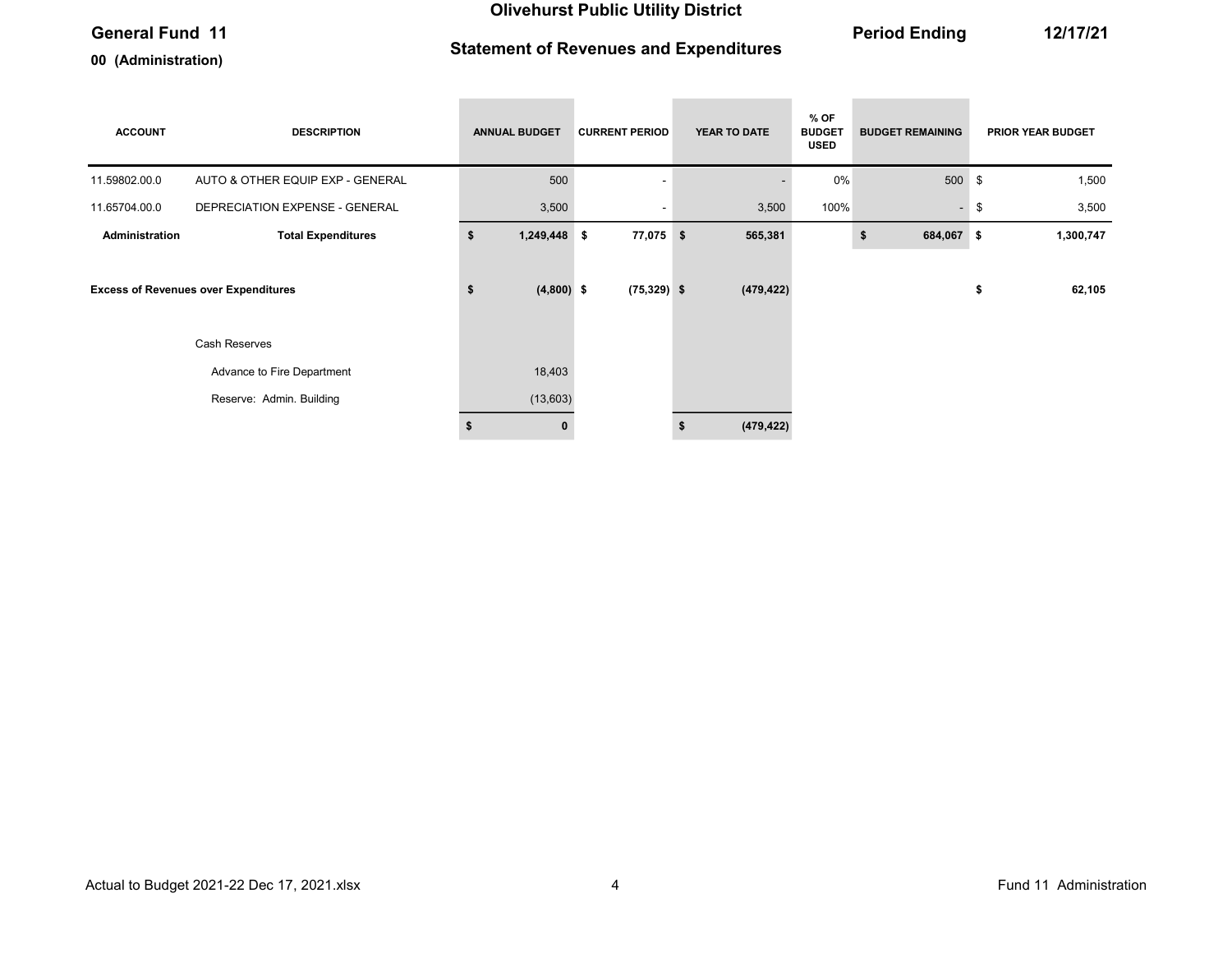Statement of Revenues and Expenditures

01 (POOL)

General Fund 11 **Contract Contract Contract Contract Contract Contract Contract Contract Contract Contract Contract Contract Contract Contract Contract Contract Contract Contract Contract Contract Contract Contract Contrac** 

| <b>ACCOUNT</b>                              | <b>DESCRIPTION</b>                                                                       | <b>ANNUAL BUDGET</b>      | <b>CURRENT PERIOD</b>    | YEAR TO DATE              | <b>BUDGET</b><br><b>REMAINING</b>                    | PRIOR YEAR BUDGET | <b>COMMENTS</b>                                       |
|---------------------------------------------|------------------------------------------------------------------------------------------|---------------------------|--------------------------|---------------------------|------------------------------------------------------|-------------------|-------------------------------------------------------|
| <b>Revenues</b>                             |                                                                                          |                           |                          |                           |                                                      |                   |                                                       |
| 11.45100.01.0                               | POOL ADMISSION                                                                           |                           |                          |                           |                                                      |                   |                                                       |
| 11.45103.01.0                               | MISCELLANEOUS REVENUE - POOL                                                             |                           |                          |                           |                                                      |                   |                                                       |
| 11.45400.01.0                               | FIRST FIVE GRANT - POOL                                                                  |                           |                          |                           | $\overline{\phantom{a}}$                             |                   |                                                       |
| 11.45401.01.0                               | HEALTH & HUMAN SERV GRANT - POOL                                                         |                           |                          |                           | $\overline{\phantom{a}}$                             |                   |                                                       |
| 11.49300.01.0<br>11.49301.01.0<br>01 (POOL) | <b>CURR SECURED TAXES - POOL</b><br>CURR UNSECURED TAXES - POOL<br><b>Total Revenues</b> | 6,500<br>\$<br>$6,500$ \$ | $\blacksquare$           | $\boldsymbol{\mathsf{s}}$ | 6,500<br>\$<br>$6,500$ \$                            | 6,500<br>6,500    |                                                       |
|                                             |                                                                                          |                           |                          |                           |                                                      |                   |                                                       |
| <b>Expenditures</b><br>11.59101.01.0        | SALARIES - POOL                                                                          |                           |                          |                           |                                                      |                   |                                                       |
| 11.59300.01.0<br>11.59302.01.0              | OPERATING SUPPLIES & REPAIRS - POOL<br>OFFICE SUPPLIES & EXP - POOL                      |                           |                          |                           |                                                      |                   |                                                       |
| 11.59305.01.0                               | UTILITIES & PHONE - POOL                                                                 |                           | $\overline{\phantom{a}}$ | 903                       | (903)                                                |                   | Non-budgeted purchase<br>of phone for pool<br>manager |
| 11.59306.01.0                               | OUTSIDE SERVICES - POOL                                                                  |                           | $\sim$                   |                           | $\sim$                                               |                   |                                                       |
| 11.59307.01.0                               | PRINTING/PUBLIC/LEGAL NOTICES - POO                                                      |                           |                          |                           |                                                      |                   |                                                       |
| 11.59308.01.0                               | <b>CHEMICALS</b>                                                                         |                           |                          |                           |                                                      |                   |                                                       |
| 11.59312.01.0<br>11.59315.01.0              | TRAINING & EDUCATION - POOL<br>SAFETY SUPPLIES / EXPENSE                                 |                           |                          |                           | $\overline{\phantom{a}}$<br>$\overline{\phantom{a}}$ |                   |                                                       |
| 11.59317.01.0                               | WATER/SEWER - POOL                                                                       |                           |                          |                           |                                                      |                   |                                                       |
| 11.59401.01.0                               | <b>GENERAL INSURANCE - POOL</b>                                                          |                           |                          |                           |                                                      |                   |                                                       |
| 11.59405.01.0                               | <b>LEGAL FEES - POOL</b>                                                                 |                           |                          |                           |                                                      |                   |                                                       |
| 11.59501.01.0                               | PAYROLL TAXES - POOL                                                                     |                           |                          |                           |                                                      |                   |                                                       |
| 11.59502.01.0                               | EMPLOYEE BENEFITS (RET/MED) - POOL                                                       |                           |                          |                           |                                                      |                   |                                                       |
| 11.59505.01.0                               | EMPLOYMENT COSTS - POOL                                                                  |                           |                          |                           |                                                      |                   |                                                       |
| 11.59801.01.0                               | BLDGS & IMPROVEMENTS - POOL                                                              | 90,000                    |                          | 94,731                    | (4, 731)                                             |                   |                                                       |
| 11.59802.01.0                               | AUTO & OTHER EQUIP EXP - POOL                                                            |                           | $\blacksquare$           |                           | $\blacksquare$                                       |                   |                                                       |
| 01 (POOL)                                   | <b>Total Expenditures</b>                                                                | \$<br>$90,000$ \$         | $\blacksquare$           | \$<br>95,634 \$           |                                                      | \$                |                                                       |
| <b>Excess of Revenues over Expenditures</b> |                                                                                          | $(83,500)$ \$<br>\$       |                          | $(95, 634)$ \$<br>\$      | 6,500                                                | \$<br>6,500       |                                                       |
|                                             | Depreciation                                                                             |                           |                          |                           |                                                      |                   |                                                       |
|                                             | Transfer from Other Departments                                                          | (83, 500)                 |                          | (95, 634)                 |                                                      |                   |                                                       |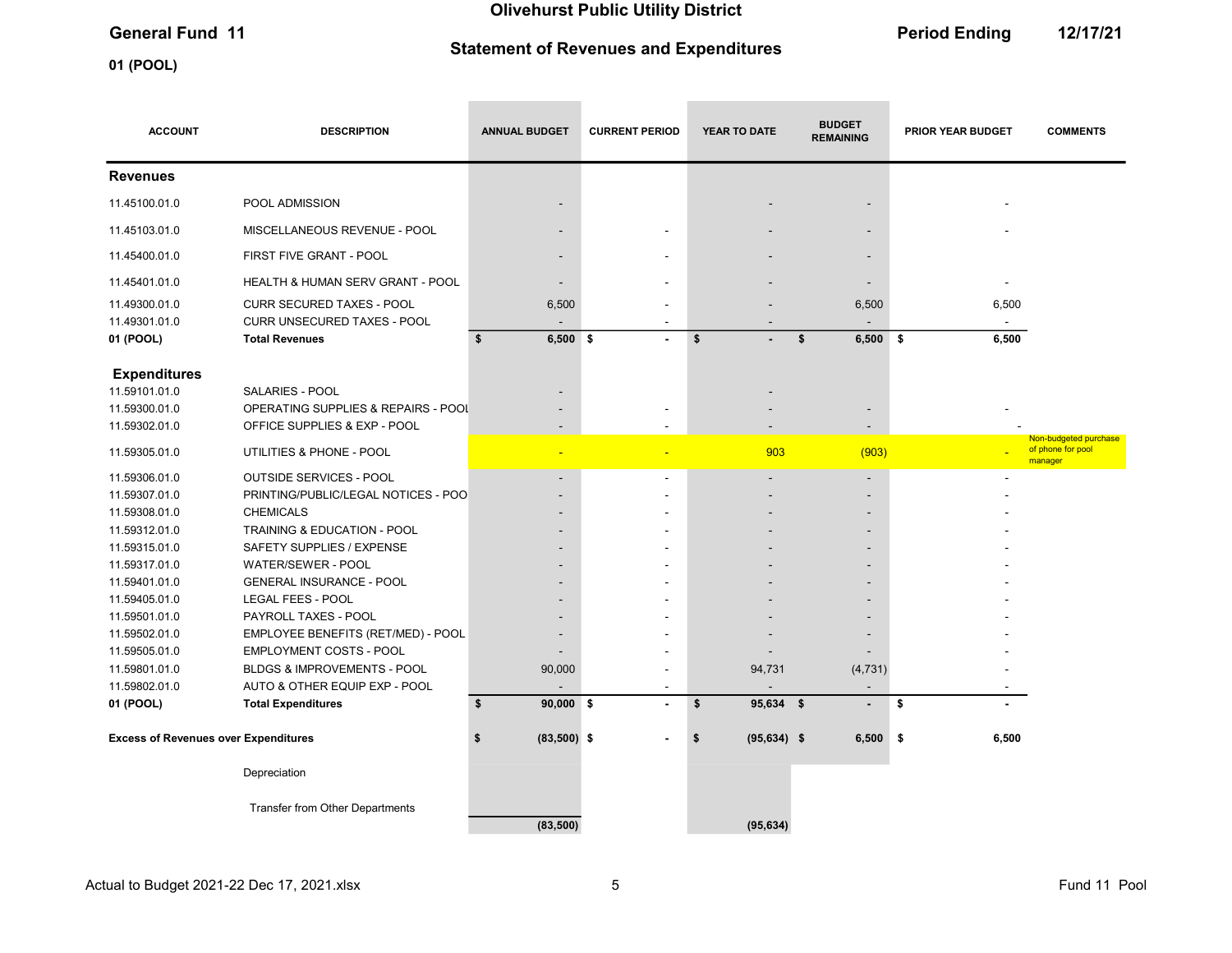# Statement of Revenues and Expenditures<br>
Period Ending 12/17/21<br>
2/17/21

**Contract Contract** 

**Contract Contract Contract** 

02 (PARKS)

| <b>ACCOUNT</b>                 | <b>DESCRIPTION</b>                                                        | <b>ANNUAL BUDGET</b> | <b>CURRENT PERIOD</b> | <b>YEAR TO DATE</b>           | % OF BUDGET<br><b>USED</b> | <b>BUDGET</b><br><b>REMAINING</b> | <b>PRIOR YEAR BUDGET</b> |
|--------------------------------|---------------------------------------------------------------------------|----------------------|-----------------------|-------------------------------|----------------------------|-----------------------------------|--------------------------|
| <b>Revenues</b>                |                                                                           |                      |                       |                               |                            |                                   |                          |
| 11.45103.02.0                  | <b>MISCELLANEOUS REVENUE - PARKS</b>                                      | $\blacksquare$       |                       |                               | 0%                         |                                   |                          |
| 11.45151.02.0                  | PARK RESERVATION ADMIN FEE - HOH                                          | 50                   |                       |                               | 0%                         | 50                                | 959                      |
| 11.45160.02.0                  | PLAN CHECK FEE REVENUE - PARKS                                            |                      |                       |                               | 0%                         |                                   |                          |
| 11.45420.02.0                  | <b>WATER TOWER RENTALS</b>                                                | 43,500               | 3,632                 | 20,111                        | 46%                        | 23,389                            | 35,000                   |
| 11.45431.02.0                  | TRANSFER OUT - SAFETY FUNDS                                               | (220)                |                       |                               | 0%                         | (220)                             | (220)                    |
| 11.45810.02.0                  | CSA 69 TAX REVENUE - PARKS                                                | 2,100                | $\blacksquare$        |                               | $0\%$                      | 2,100                             | 2,100                    |
| 11.49300.02.0                  | <b>CURR SECURED TAXES - PARKS</b>                                         | 85,000               |                       |                               | 0%                         | 85,000                            | 80,000                   |
| 11.49301.02.0                  | <b>CURR UNSECURED TAXES - PARKS</b>                                       |                      |                       |                               | 0%                         |                                   |                          |
| 02 (PARKS)                     | <b>Total Revenues</b>                                                     | \$<br>130,430 \$     | $3,632$ \$            | 20,111                        |                            | \$<br>110,319 \$                  | 117,839                  |
| <b>Expenditures</b>            |                                                                           |                      |                       |                               |                            |                                   |                          |
| 11.59101.02.0                  | <b>SALARIES - PARK</b>                                                    | 17,000               | 748                   | 4,516                         | 27%                        | 12,484                            | 14,979                   |
| 11.59103.02.0                  | <b>OVERHEAD - ADMIN EXPENSES - PARKS</b>                                  | 18,742               | $\Omega$              | 1,135                         | 6%                         | 17,607                            | 19,911                   |
| 11.59110.02.0                  | <b>SALARIES OT - PARK</b>                                                 | 500                  |                       | $\blacksquare$                | $0\%$                      | 500                               | 500                      |
|                                |                                                                           |                      |                       |                               |                            |                                   |                          |
| 11.59300.02.0                  | <b>OPERATING SUPPLIES &amp; REPAIRS - PARKS</b>                           | 8,000                |                       | 1,135                         | 14%                        | 6,865                             | 8,000                    |
| 11.59301.02.0<br>11.59302.02.0 | LICENSES / DUES - PARK EMPLOYEES<br>OFFICE SUPPLIES AND EXPENSE - OH PARI | 250<br>100           |                       | $\overline{7}$<br>$\mathbf 0$ | 3%<br>0%                   | 243<br>100                        | 250<br>100               |
| 11.59303.02.0                  | <b>GAS &amp; OIL - PARKS</b>                                              | 1,000                | 5                     | 206                           | 21%                        | 795                               | 1,000                    |
| 11.59304.02.0                  | <b>FEES &amp; DUES - PARKS</b>                                            |                      |                       |                               | 0%                         |                                   |                          |
| 11.59305.02.0                  | UTILITIES & PHONE - PARK                                                  | 1,000                | 49                    | 406                           | 41%                        | 594                               | 1,000                    |
| 11.59306.02.0                  | <b>OUTSIDE SERVICES - PARKS</b>                                           |                      | 19                    | 5,668                         | 52%                        |                                   |                          |
|                                |                                                                           | 11,000               |                       |                               |                            | 5,333                             | 14,000                   |
| 11.59307.02.0                  | PRINTING/PUBLIC/LEGAL NOTICES - PARKS                                     | 100                  |                       |                               | 0%                         | 100                               | 150                      |
| 11.59308.02.0                  | <b>HERBICIDES/PESTICIDES</b>                                              | 400                  |                       |                               | 0%                         | 400                               | 400                      |
| 11.59309.02.0                  | <b>SMALL TOOLS - PARKS</b>                                                | 250                  | $\mathbf{1}$          | $\overline{1}$                | 0%                         | 249                               | 250                      |
| 11.59310.02.0                  | <b>UNIFORMS - PARKS</b>                                                   | 100                  | 3                     | 35                            | 35%                        | 65                                | 100                      |
| 11.59312.02.0                  | TRAINING & EDUCATION - PARKS                                              | 25                   |                       |                               | 0%                         | 25                                | 25                       |
| 11.59315.02.0                  | SAFETY SUPPLIES / EXPENSE - PARKS                                         | 250                  | 3                     | 21                            | 8%                         | 229                               | 250                      |
| 11.59317.02.0                  | <b>IRRIGATION EXPENSE - PARKS</b>                                         | 40,500               | 2,047                 | 30,645                        | 76%                        | 9,855                             | 40,500                   |
| 11.59320.02.0                  | POSTAGE & SHIPPING - PARKS                                                |                      |                       |                               | 0%                         | $\overline{\phantom{a}}$          | $\overline{\phantom{a}}$ |
| 11.59325.02.0                  | <b>DIRECT ASSESSMENTS - PARKS</b>                                         | 200                  |                       |                               | 0%                         | 200                               | 200                      |
| 11.59401.02.0                  | <b>GENERAL INSURANCE - PARKS</b>                                          | 3,300                |                       | 3,150                         | 95%                        | 150                               | 3,401                    |
| 11.59402.02.0                  | <b>WORKERS' COMP INSURANCE - PARKS</b>                                    | 1,400                |                       | 355                           | 25%                        | 1,045                             | 1,416                    |
| 11.59404.02.0                  | COMPUTER SERVICES - PARKS (OLIVEHUR                                       | 500                  |                       | 113                           | 23%                        | 387                               | 750                      |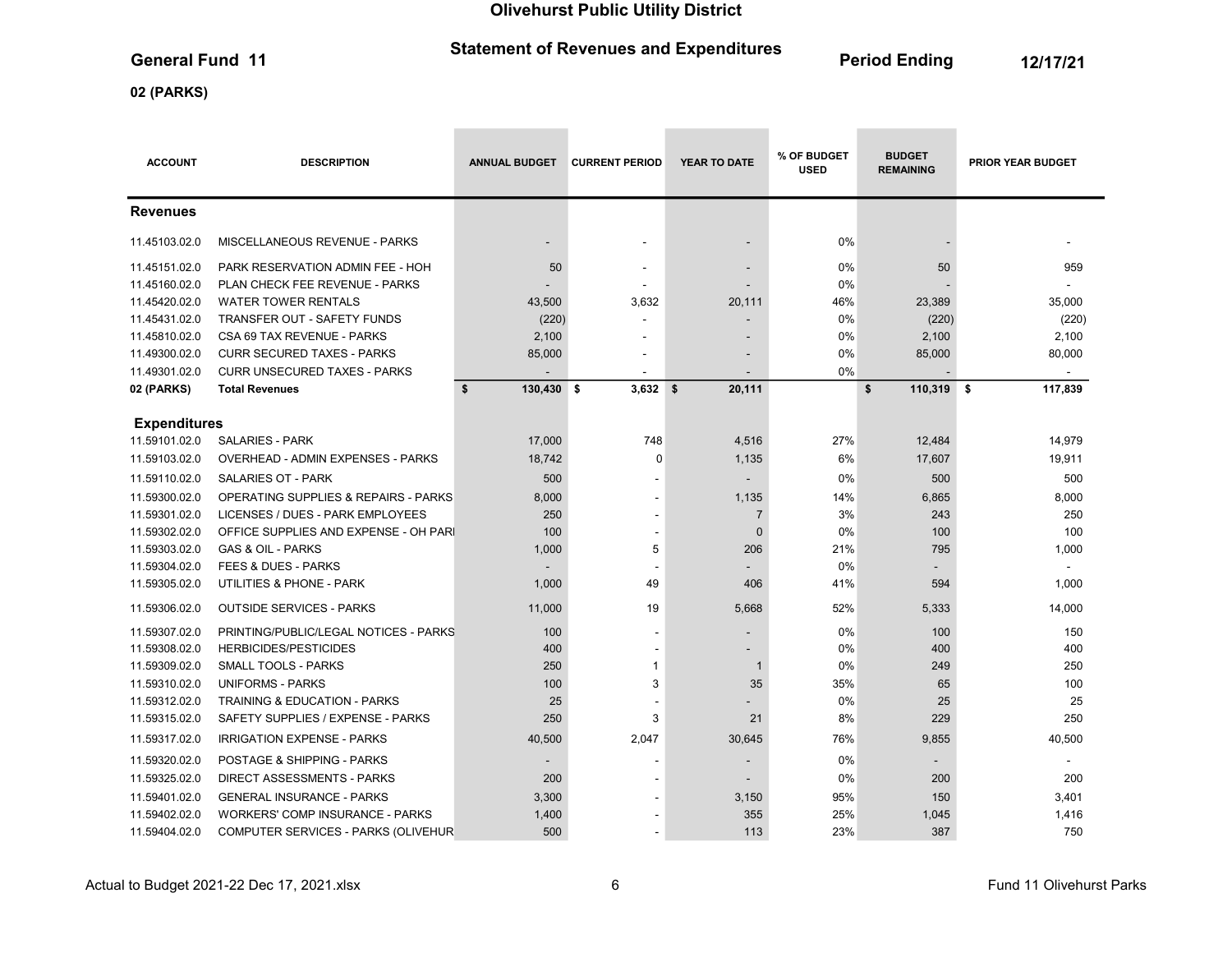# Statement of Revenues and Expenditures<br>
Period Ending 12/17/21<br>
2/17/21

**College** 

**Contract Contract** 

**Contract Contract Contract** 

### 02 (PARKS)

| <b>ACCOUNT</b>    | <b>DESCRIPTION</b>                          | <b>ANNUAL BUDGET</b>     | <b>CURRENT PERIOD</b>    | <b>YEAR TO DATE</b>      | % OF BUDGET<br><b>USED</b> | <b>BUDGET</b><br><b>REMAINING</b> | <b>PRIOR YEAR BUDGET</b> |
|-------------------|---------------------------------------------|--------------------------|--------------------------|--------------------------|----------------------------|-----------------------------------|--------------------------|
| 11.59405.02.0     | <b>LEGAL FEES - PARKS</b>                   | 500                      | $\overline{\phantom{a}}$ | $\overline{\phantom{0}}$ | 0%                         | 500                               | 500                      |
| 11.59501.02.0     | <b>PAYROLL TAXES - PARKS</b>                | 1,300                    | 55                       | 340                      | 26%                        | 960                               | 1,968                    |
| 11.59502.02.0     | EMPLOYEE BENEFITS (RET/MED) - PARKS         | 6,400                    | 192                      | 1,076                    | 17%                        | 5,324                             | 5,057                    |
| 11.59505.02.0     | <b>EMPLOYMENT COSTS - OH PARKS</b>          | 100                      | $\overline{\phantom{a}}$ | $\overline{\phantom{a}}$ | 0%                         | 100                               | 100                      |
| 11.59551.02.0     | <b>BOARD COMMUNITY OUTREACH</b>             | 75                       | $\overline{\phantom{a}}$ |                          | 0%                         | 75                                | 75                       |
| 11.59600.02.0     | <b>CAPITAL OUTLAY - PARKS</b>               | 500                      | $\overline{\phantom{a}}$ | $\overline{\phantom{a}}$ | 0%                         | 500                               | 320                      |
| 11.59700.02.0     | <b>RENTS &amp; LEASES - PARKS</b>           | $\blacksquare$           | ٠                        | $\blacksquare$           | 0%                         | $\overline{\phantom{a}}$          | ۰                        |
| 11.59801.02.0     | <b>BLDGS &amp; IMPROVEMENTS - PARKS</b>     | 1,500                    | -                        | $\overline{\phantom{0}}$ | 0%                         | 1,500                             | 1,500                    |
| 11.59802.02.0     | AUTO & OTHER EQUIP EXP - PARKS              | 1,000                    | $\overline{\phantom{a}}$ | $\mathbf 0$              | 0%                         | 1,000                             | 2,320                    |
| 11.59807.02.0     | <b>VEHICLE MAINTENANCE - PARKS</b>          |                          | $\overline{\phantom{a}}$ |                          | 0%                         | $\overline{\phantom{a}}$          |                          |
| 11.65704.02.0     | <b>DEPRECIATION EXPENSE - PARKS</b>         | 5,000                    | $\overline{\phantom{a}}$ | 5,000                    | 100%                       |                                   | 5,000                    |
| 11.65800.02.0     | REPAIR AND EQUIP REPLACEMENT - OH PA        | $\overline{\phantom{a}}$ | ٠                        | $\overline{\phantom{a}}$ | 0%                         |                                   | $\sim$                   |
| <b>02 (PARKS)</b> | <b>Total Expenditures</b>                   | 120,992 \$<br>\$         | $3,122$ \$               | 53,808                   |                            | \$<br>67,184 \$                   | 124,022                  |
|                   | <b>Excess of Revenues over Expenditures</b> | $9,438$ \$<br>\$         | 510S                     | (33, 697)                |                            | \$<br>43,135 \$                   | (6, 183)                 |
|                   | <b>Cash Reserves</b>                        |                          |                          |                          |                            |                                   |                          |
|                   | Transfers-Out                               |                          |                          |                          |                            |                                   |                          |
|                   | Reserve:                                    | (9, 438)                 |                          |                          |                            |                                   |                          |
|                   |                                             | \$                       |                          | \$<br>(33, 697)          |                            |                                   |                          |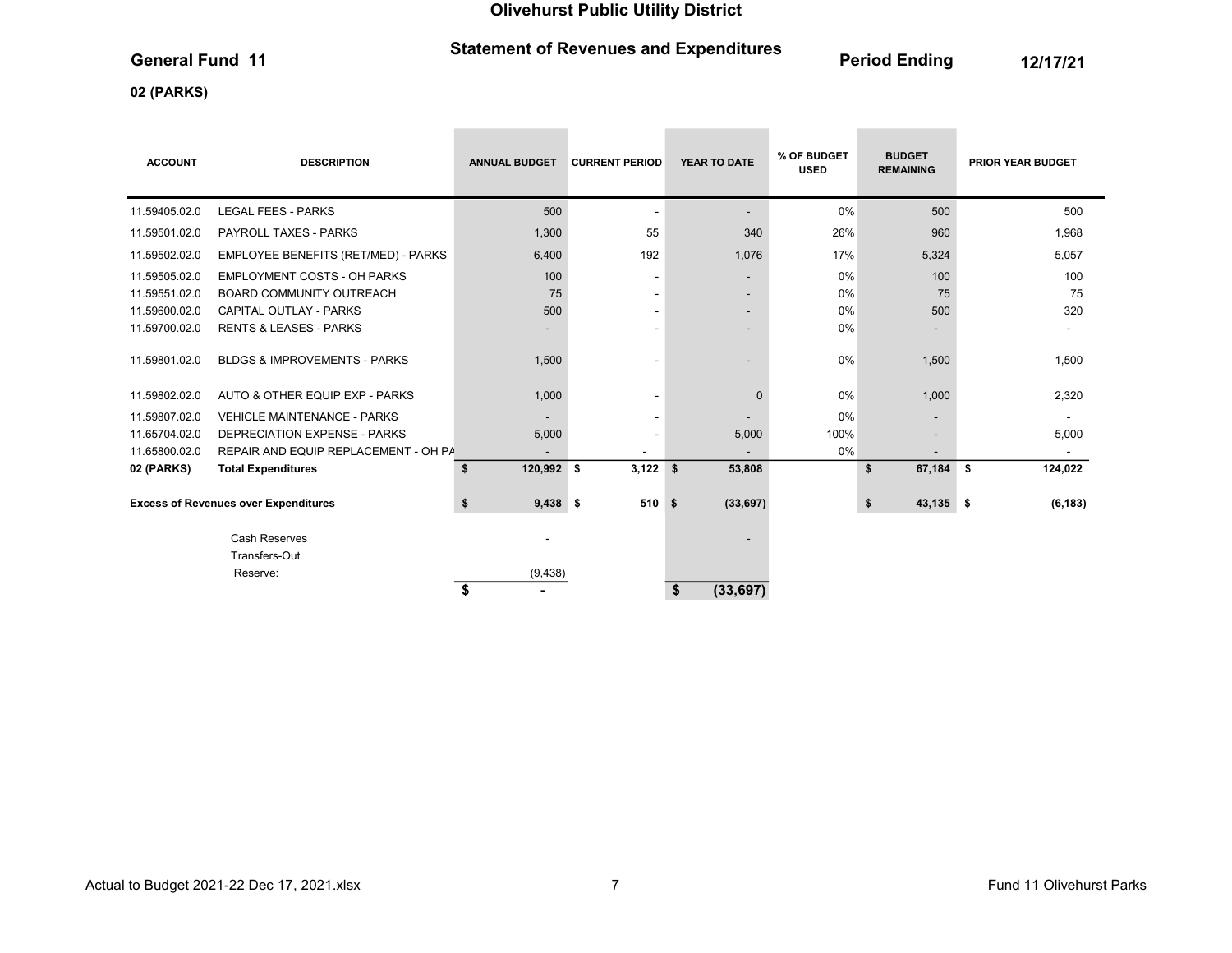### Statement of Revenues and Expenditures

General Fund 11 **Contains Containers and Economists Containers** Period Ending 12/17/21

### 03 (CSA 66 PARKS)

| <b>ACCOUNT</b>      | <b>DESCRIPTION</b>                             | <b>ANNUAL</b><br><b>BUDGET</b> | <b>CURRENT</b><br><b>PERIOD</b> | YEAR TO DATE             | % OF<br><b>BUDGET</b> | <b>BUDGET REMAINING</b> | <b>PRIOR YEAR</b><br><b>BUDGET</b> |
|---------------------|------------------------------------------------|--------------------------------|---------------------------------|--------------------------|-----------------------|-------------------------|------------------------------------|
| <b>Revenues</b>     |                                                |                                |                                 |                          |                       |                         |                                    |
| 11.45103.03.0       | MISC. REVENUE - CSA 66 PARKS                   |                                | $\overline{\phantom{a}}$        | $\overline{\phantom{0}}$ | 0%                    | $\mathbf{0}$            |                                    |
| 11.45151.03.0       | PARK RESERVATION ADMIN FEE - CSA 66            | 1,000                          |                                 | 925                      | 93%                   | 75                      | 10                                 |
| 11.45431.03.0       | TRANSFER OUT - SAFETY FUNDS                    | (3, 220)                       | $\overline{\phantom{a}}$        |                          | 0%                    | $3,220 -$               | (3, 220)                           |
| 11.45800.03.0       | CSA 66 TAX REVENUE - PARKS                     | 690,000                        |                                 |                          | 0%                    | 690,000                 | 640,000                            |
| 11.45850.03.0       | CFD 2005-2 PARK MAINTENANCE                    | 100,970                        |                                 | $\overline{a}$           | 0%                    | 100,970                 | 52,000                             |
| 11.49500.03.0       | GAIN/LOSS ON ACQUISITION OF EQUIPMENT-PARK     |                                |                                 |                          | 0%                    | $\Omega$                |                                    |
|                     | 03 (CSA 66 PARI Total Revenues                 | \$<br>788,750 \$               |                                 | \$<br>925                |                       | \$<br>787,825 \$        | 688,790                            |
| <b>Expenditures</b> |                                                |                                |                                 |                          |                       |                         |                                    |
| 11.59101.03.0       | <b>SALARIES - CSA 66 PARKS</b>                 | 110,000                        | 8,870                           | 55,747                   | 51%                   | 54,253                  | 103,528                            |
| 11.59103.03.0       | OVERHEAD - ADMIN EXPENSES- CSA 66 PARKS        | 43,731                         |                                 | 2,649                    | 6%                    | 41,082                  | 46,458                             |
| 11.59110.03.0       | SALARIES OT - CSA 66 PARKS                     | 1,000                          | $\overline{a}$                  | 305                      | 30%                   | 695                     | 1,000                              |
| 11.59300.03.0       | OPERATING SUPPLIES & REPAIRS - CSA 66 PARKS    | 29,000                         |                                 | 15,935                   | 55%                   | 13,065                  | 28,750                             |
| 11.59301.03.0       | LICENSES / DUES - CSA 66 PARK EMPLOYEES        | 350                            |                                 | 113                      | 32%                   | 237                     | 350                                |
| 11.59302.03.0       | OFFICE SUPPLIES & EXPENSES - CSA 66 PARKS      | 1,000                          |                                 | $\overline{2}$           | 0%                    | 998                     | 1,600                              |
| 11.59303.03.0       | GAS & OIL - CSA 66 PARKS                       | 9,000                          | 85                              | 3,271                    | 36%                   | 5,729                   | 9,000                              |
| 11.59304.03.0       | FEES & DUES - CSA 66 PARKS                     | 500                            |                                 |                          | 0%                    | 500                     | 500                                |
| 11.59305.03.0       | UTILITIES & PHONE                              | 20,000                         | 51                              | 11,399                   | 57%                   | 8,601                   | 20,000                             |
| 11.59306.03.0       | <b>OUTSIDE SERVICES - CSA 66 PARKS</b>         | 155,000                        | 622                             | 109,470                  | 71%                   | 45,530                  | 150,000                            |
| 11.59307.03.0       | PRINTING/PUBLIC/LEGAL NOTICES - CSA 66 PARKS   | 100                            |                                 |                          | 0%                    | 100                     | 100                                |
| 11.59308.03.0       | <b>HERBICIDES/PESTICIDES - CSA 66 PARKS</b>    | 3,000                          | $\blacksquare$                  |                          | 0%                    | 3,000                   | 3,500                              |
| 11.59309.03.0       | SMALL TOOLS - CSA 66 PARKS                     | 2,500                          | 14                              | 58                       | 2%                    | 2,442                   | 2,500                              |
| 11.59310.03.0       | UNIFORMS - CSA 66 PARKS                        | 900                            | 45                              | 560                      | 62%                   | 340                     | 1,050                              |
| 11.59312.03.0       | <b>TRAINING &amp; EDUCATION - CSA 66 PARKS</b> | 150                            |                                 |                          | 0%                    | 150                     | 150                                |
| 11.59315.03.0       | SAFETY SUPPLIES / EXPENSE - PLUMAS LAKE PAR    | 2,500                          | 52                              | 338                      | 14%                   | 2,162                   | 2,500                              |
| 11.59317.03.0       | IRRIGATION EXPENSE - CSA 66 PARKS              | 100,000                        | 3,900                           | 61,038                   | 61%                   | 38,962                  | 80,000                             |
| 11.59320.03.0       | POSTAGE & SHIPPING - PL PARKS                  | 50                             |                                 |                          | 0%                    | 50                      | 50                                 |
| 11.59325.03.0       | DIRECT ASSESSMENTS - CSA 66 PARKS              | 3,500                          | $\blacksquare$                  |                          | 0%                    | 3,500                   | 350                                |
| 11.59401.03.0       | <b>GENERAL INSURANCE - CSA 66 PARKS</b>        | 12,600                         | $\blacksquare$                  | 12,205                   | 97%                   | 395                     | 21,607                             |
| 11.59402.03.0       | <b>WORKERS' COMP INSURANCE - CSA 66 PARKS</b>  | 7,700                          | $\blacksquare$                  | 4,120                    | 54%                   | 3,580                   | 15,630                             |
| 11.59404.03.0       | COMPUTER SERVICES - PARKS (PLUMAS LAKE)        | 9,000                          | 169                             | 2,768                    | 31%                   | 6,232                   | 4,500                              |
| 11.59405.03.0       | LEGAL FEES - CSA 66 PARKS                      | 1,000                          |                                 | $\overline{\phantom{0}}$ | 0%                    | 1,000                   | 1,000                              |
| 11.59501.03.0       | PAYROLL TAXES - CSA 66 PARKS                   | 6,000                          | 673                             | 4,312                    | 72%                   | 1,688                   | 22,196                             |
| 11.59502.03.0       | EMPLOYEE BENEFITS (RET/MED) - CSA 66 PARKS     | 35,400                         | 2,050                           | 12,221                   | 35%                   | 23,179                  | 63,059                             |
| 11.59505.03.0       | <b>EMPLOYMENT COSTS - CSA 66 PARKS</b>         | 100                            |                                 |                          | 0%                    | 100                     | 100                                |

Actual to Budget 2021-22 Dec 17, 2021.xlsx 6 Actual to Budget 2021-22 Dec 17, 2021.xlsx 6 Actual to Budget 2021-22 Dec 17, 2021.xlsx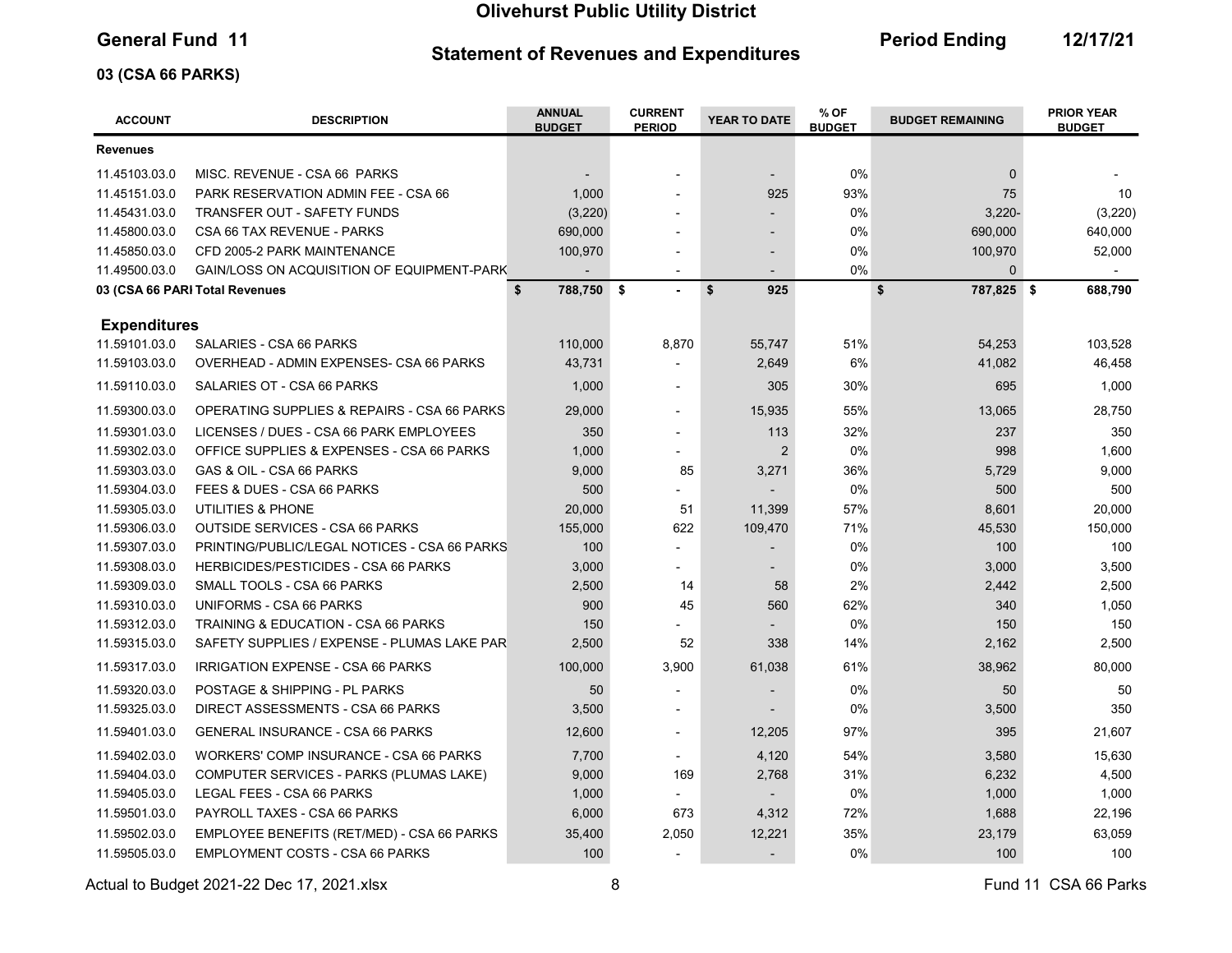### Statement of Revenues and Expenditures

General Fund 11 **Contains Containers and Economists Containers** Period Ending 12/17/21

### 03 (CSA 66 PARKS)

| <b>ACCOUNT</b> | <b>DESCRIPTION</b>                                     | <b>ANNUAL</b><br><b>BUDGET</b> | <b>CURRENT</b><br><b>PERIOD</b> | YEAR TO DATE  | % OF<br><b>BUDGET</b> | <b>BUDGET REMAINING</b> | <b>PRIOR YEAR</b><br><b>BUDGET</b> |
|----------------|--------------------------------------------------------|--------------------------------|---------------------------------|---------------|-----------------------|-------------------------|------------------------------------|
| 11.59551.03.0  | BOARD COMMUNITY OUTREACH                               | 150                            |                                 |               | $0\%$                 | 150                     | 150                                |
| 11.59600.03.0  | CAPITAL OUTLAY - CSA 66 PARKS                          | 2,000                          |                                 |               | $0\%$                 | 2,000                   | 11,680                             |
| 11.59750.03.0  | PUBLIC WORKS OFFICE EXPENSE - CSA 66 PARKS             | 500                            |                                 |               | $0\%$                 | 500                     | 500                                |
| 11.59801.03.0  | BLDGS & IMPROVEMENTS - CSA 66 PARKS                    | 1,500                          |                                 |               | $0\%$                 | 1,500                   | 1,500                              |
| 11.59802.03.0  | AUTO & OTHER EQUIP. EXPENSES - CSA 66 PARKS            | 2,000                          |                                 |               | 0%                    | 1,996                   | 26,680                             |
| 11.59807.03.0  | VEHICLE MAINTENANCE - CSA 66 PARKS                     | 2,000                          |                                 |               | $0\%$                 | 2,000                   |                                    |
| 11.65704.03.0  | DEPRECIATION EXPENSE - CSA 66 PARKS                    | 80,000                         | -                               | 80,000        | 100%                  |                         | 80,000                             |
| 11.65800.03.0  | REPAIR AND EQUIP REPLACEMENT - CSA 66 PARK!            | 2,000                          | $\overline{\phantom{0}}$        |               | 0%                    | 2,000                   | 2,000                              |
|                | 03 (CSA 66 PARI Total Expenditures                     | 644,231 \$<br>\$               | 16,532                          | \$<br>376,516 |                       | 267,715 \$<br>\$        | 701,988                            |
|                | <b>Excess of Revenues over Expenditures for Report</b> | \$<br>$144,519$ \$             | $(16, 532)$ \$                  | (375, 591)    |                       | 520,110                 |                                    |
|                | Reserves: Maintenance of Future Park Sites             | (100,000)                      |                                 |               |                       |                         |                                    |
|                | Transfer-Out: Capital Asset Repair                     | (44, 520)                      |                                 |               |                       |                         |                                    |
|                |                                                        |                                |                                 | (375, 591)    |                       |                         |                                    |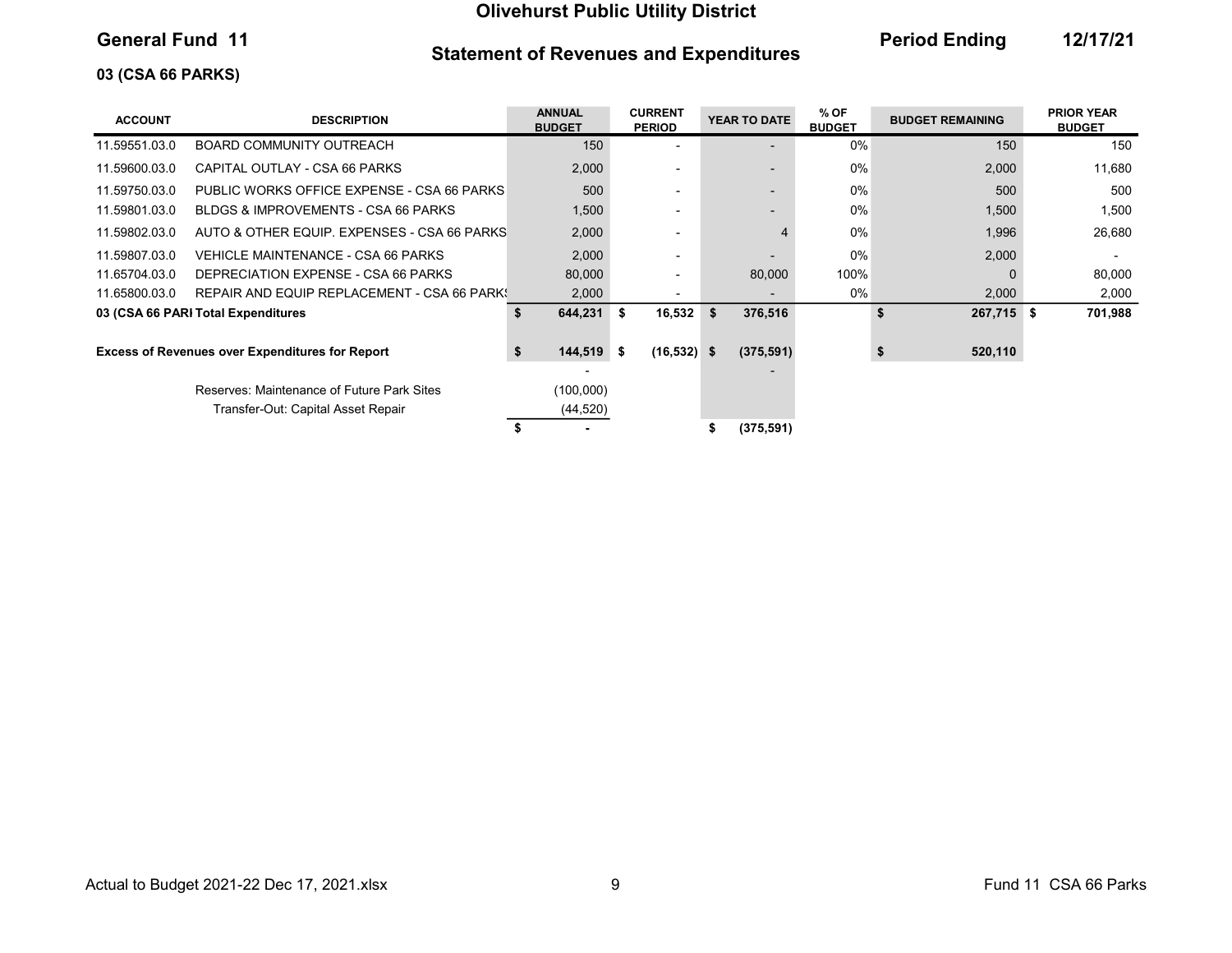# Statement of Revenues and Expenditures

the control of the control of

the control of the control of the

# General Fund 11 **Contract Contract Contract Contract Contract Contract Contract Contract Contract Contract Contract Contract Contract Contract Contract Contract Contract Contract Contract Contract Contract Contract Contrac**

the control of the control of

### 04 (YOUTH CTR)

| <b>ACCOUNT</b>                              | <b>DESCRIPTION</b>                        | <b>ANNUAL BUDGET</b>     | <b>CURRENT PERIOD</b>          | YEAR TO DATE             | % OF<br><b>BUDGET</b><br><b>USED</b> | <b>BUDGET</b><br><b>REMAINING</b> | <b>PRIOR YEAR</b><br><b>BUDGET</b> | <b>COMMENTS</b> |
|---------------------------------------------|-------------------------------------------|--------------------------|--------------------------------|--------------------------|--------------------------------------|-----------------------------------|------------------------------------|-----------------|
| <b>Revenues</b>                             |                                           |                          |                                |                          |                                      |                                   |                                    |                 |
| 11.45200.04.0                               | YCB RENTAL INCOME                         | $\overline{\phantom{a}}$ | \$<br>$\blacksquare$           |                          | 0%                                   | $\mathbf 0$                       | 1,750                              |                 |
| 11.45250.04.0                               | PUBLIC WORKS OFFICE RENT REIMBURS         | 3,250                    | \$<br>$\overline{\phantom{a}}$ | $\overline{\phantom{0}}$ | 0%                                   | 3,250                             | 3,250                              |                 |
| 04 (YOUTH CTR)                              | <b>Total Revenues</b>                     | $3,250$ \$               | $\blacksquare$                 | $\blacksquare$           |                                      | 3,250                             | 5,000                              |                 |
| <b>Expenditures</b>                         |                                           |                          |                                |                          |                                      |                                   |                                    |                 |
| 11.59305.04.0                               | UTILITIES & PHONE - YCB                   | 4,000                    | \$<br>132                      | 829                      | 21%                                  | 3,171                             | 4,000                              |                 |
| 11.59306.04.0                               | <b>OUTSIDE SERVICES - YCB</b>             | 1,000                    | \$<br>45                       | 395                      | 40%                                  | 605                               | 900                                |                 |
| 11.59801.04.0                               | <b>BLDGS &amp; IMPROVEMENTS - YCB</b>     |                          | \$                             |                          | 0%                                   | $\bf 0$                           | 100                                |                 |
| 11.65704.04.0                               | DEPRECIATION EXPENSE - YCB                |                          | \$<br>۰                        |                          | 0%                                   | $\Omega$                          | $\blacksquare$                     |                 |
| 04 (YOUTH CTR)                              | <b>Total Expenditures</b>                 | $5,000$ \$               | 177                            | 1,225                    |                                      | 3,775                             | 5,000                              |                 |
| <b>Excess of Revenues over Expenditures</b> |                                           | $(1,750)$ \$<br>\$       | (177)                          | (1, 225)                 |                                      | $525 -$                           |                                    |                 |
|                                             | <b>Transfer from Olivehurst Parks</b>     | 1,750                    |                                |                          |                                      |                                   |                                    |                 |
|                                             |                                           | \$<br>$\blacksquare$     |                                |                          |                                      |                                   |                                    |                 |
| 05 (LIGHTING)                               |                                           |                          |                                |                          |                                      |                                   |                                    |                 |
| <b>Revenues</b>                             |                                           |                          |                                |                          |                                      |                                   |                                    |                 |
| 11.45440.05.0                               | STREET LIGHTING DISTRICT ASSESSMEN        |                          | \$                             |                          | 0%                                   | $\mathbf 0$                       |                                    |                 |
| 11.49300.05.0                               | <b>CURR SECURED TAXES - ST LIGHTING</b>   | 76,000.00                | \$                             |                          | 0%                                   | 76,000                            | 75,000                             |                 |
| 11.49301.05.0                               | <b>CURR UNSECURED TAXES - ST LIGHTING</b> |                          | \$<br>$\blacksquare$           |                          | 0%                                   | $\mathbf 0$                       |                                    |                 |
| 11.49302.05.0                               | PRIOR YEAR TAXES - ST LIGHTING            |                          | \$<br>٠                        | $\overline{\phantom{0}}$ | 0%                                   | $\Omega$                          |                                    |                 |
| 11.49400.05.0                               | SUPPLEMENTAL TAXES - STREET LIGHTII       |                          | \$<br>$\blacksquare$           | $\overline{\phantom{0}}$ | 0%                                   | $\Omega$                          |                                    |                 |
| 05 (LIGHTING)                               | <b>Total Revenues</b>                     | 76,000 \$                | $\blacksquare$                 | ۰                        |                                      | 76,000                            | 75,000                             |                 |
| 11.59300.05.0                               | OPERATING SUPPLIES & REPAIRS - STRE       | 900 \$                   | -                              |                          | 0%                                   | 900                               |                                    |                 |
| 11.59305.05.0                               | UTILITIES & PHONE - ST LIGHT              | 55,000 \$                | $\blacksquare$                 | 19,282                   | 35%                                  | 35,718                            | 55,000                             |                 |
| 05 (LIGHTING)                               | <b>Total Expenditures</b>                 | 55,900 \$                | $\sim$                         | \$<br>19,282             |                                      |                                   | 55,000                             |                 |
|                                             |                                           |                          |                                |                          |                                      |                                   |                                    |                 |
| <b>Excess of Revenues over Expenditures</b> |                                           | $20,100$ \$              |                                | (19, 282)<br>\$          |                                      |                                   | 20,000                             |                 |
|                                             |                                           |                          |                                |                          |                                      |                                   |                                    |                 |
|                                             | Cash Reserve                              | (20, 100)                |                                |                          |                                      |                                   |                                    |                 |
|                                             | Transfer to Pool 01                       |                          |                                |                          |                                      |                                   |                                    |                 |
|                                             |                                           | \$<br>$\blacksquare$     |                                | \$<br>(19, 282)          |                                      |                                   | \$                                 |                 |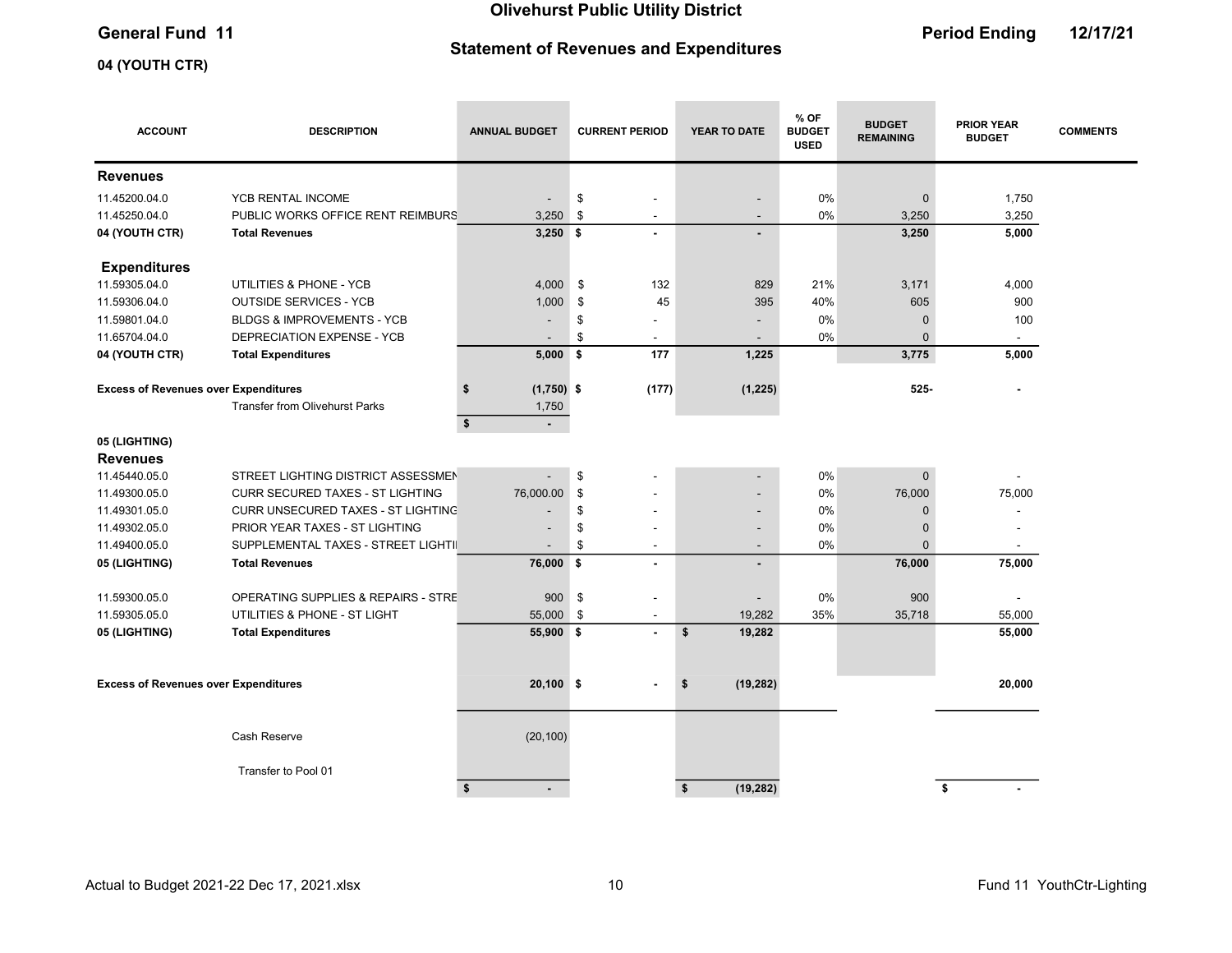General Fund 11 **Period Ending 12/17/21** Statement of Revenues and Expenditures **Period Ending 12/17/21** 

| <b>ACCOUNT</b>        | <b>DESCRIPTION</b>                        | <b>ANNUAL BUDGET</b> | <b>CURRENT PERIOD</b>    | YEAR TO DATE                         | % OF<br><b>BUDGET</b><br><b>USED</b> | <b>BUDGET</b><br><b>REMAINING</b> | PRIOR YEAR BUDGET |
|-----------------------|-------------------------------------------|----------------------|--------------------------|--------------------------------------|--------------------------------------|-----------------------------------|-------------------|
| <b>Revenues</b>       |                                           |                      |                          |                                      |                                      |                                   |                   |
| 11.45103.09.0         | FIRE MISC REVENUE                         | 41,387               | $\overline{\phantom{a}}$ |                                      | 0%                                   | 41,387                            | 45,842.00         |
| 11.45400.09.0         | FIRE MITIGATION FEES REVENUE              | 85,000               |                          | 60,528                               | 71%                                  | 24,472                            | 84,860            |
| 11.45402.09.0         | MISC GRANT REVENUE                        |                      | ÷                        |                                      | 0%                                   |                                   |                   |
| 11.45403.09.0         | <b>STRIKE TEAM REVENUE</b>                | 80,000               | ÷.                       | 68,282                               | 85%                                  | 11,718                            | 432,581           |
| 11.45410.09.0         | BURN PERMITS & COST RECOVERY              | 1,500                | ÷,                       | 773                                  | 52%                                  | 727                               | 1,500             |
| 11.45411.09.0         | WEED ABATEMENT - RESIDENT REIMBURSEME     |                      |                          |                                      | 0%                                   |                                   |                   |
| 11.45431.09.0         | TRANSFER IN - SAFETY FUNDS                | 15,000               |                          |                                      | 0%                                   | 15,000                            | 15.000            |
| 11.45435.09.0         | CA HEARTLANDS ASSESSMENT REVENUE          | 4,500                | ä,                       |                                      | 0%                                   | 4,500                             | 4,500             |
| 11.45800.09.0         | CSA 66 TAX REVENUE - FIRE DEPT            | 26,000               |                          |                                      | 0%                                   | 26,000                            | 26,000            |
| 11.45810.09.0         | CSA 69 TAX REVENUE - FIRE DEPT            | 2,100                | ÷.                       |                                      | 0%                                   | 2,100                             | 2,100             |
| 11.49300.09.0         | CURR SECURED TAXES - FIRE DEPT            | 399,000              | ٠                        |                                      | 0%                                   | 399,000                           | 399,000           |
| 11.49301.09.0         | CURR UNSECURED TAXES - FIRE DEPT          | 15,500               | $\overline{\phantom{a}}$ |                                      | 0%                                   | 15,500                            | 15,500            |
| 11.49310.09.0         | FIRE DEPT - PROP 172 TAXES                | 90,000               | $\overline{\phantom{a}}$ | 70,009                               | 78%                                  | 19,991                            | 80,000            |
| <b>Total Revenues</b> | 09 (FIRE DEPARTMENT)                      | \$<br>759,987 \$     | $\overline{a}$           | $\boldsymbol{\mathsf{s}}$<br>199,592 |                                      | \$<br>519,008 \$                  | 1,106,883         |
|                       |                                           |                      |                          |                                      |                                      |                                   |                   |
| <b>Expenditures</b>   |                                           |                      |                          |                                      |                                      |                                   |                   |
| 11.59101.09.0         | SALARIES - FIRE DEPT                      | 203,000              | 19,387                   | 128,393                              | 63%                                  | 74,607                            | 180,854           |
| 11.59103.09.0         | OVERHEAD - ADMIN EXPENSES - FIRE          | 48,666               |                          | 3,028                                | 6%                                   | 45,638                            | 46,458            |
| 11.59110.09.0         | SALARIES OT - FIRE DEPT                   | 58,000               | 6,314                    | 56,578                               | 98%                                  | 1,422                             | 78,511            |
| 11.59111.09.0         | SALARIES - FIRE DEPT VOL                  | 15,000               | 1,074                    | 5,682                                | 38%                                  | 9,319                             | 15,000            |
| 11.59112.09.0         | SALARIES OT - FIRE DEPT VOL               | 70,000               | L,                       | 204,654                              | 292%                                 | (134, 654)                        | 223,000           |
| 11.59300.09.0         | OPERATING SUPPLIES & REPAIRS - FIRE DEPT  | 13,000               | 16                       | 3,540                                | 27%                                  | 9,460                             | 13,000            |
| 11.59301.09.0         | LICENSES AND PERMITS - FIRE DEPT          | 35,000               |                          | 24,511                               | 70%                                  | 10,489                            | 31,000            |
| 11.59302.09.0         | OFFICE SUPPLIES & EXPENSES - FIRE DEPT    | 4,000                | ÷.                       | 544                                  | 14%                                  | 3,456                             | 4,000             |
| 11.59303.09.0         | GAS & OIL - FIRE DEPT                     | 17,000               | 532                      | 8,406                                | 49%                                  | 8,594                             | 15,000            |
| 11.59304.09.0         | FEES & DUES - FIRE DEPT                   | 300                  | ÷                        |                                      | 0%                                   | 300                               | 300               |
| 11.59305.09.0         | UTILITIES & PHONE - FIRE DEPT             | 15,000               | 191                      | 6,316                                | 42%                                  | 8,684                             | 13,500            |
| 11.59306.09.0         | <b>OUTSIDE SERVICES - FIRE DEPT</b>       | 25,000               | 204                      | 6,677                                | 27%                                  | 18,323                            | 25,000            |
| 11.59307.09.0         | PRINTING/PUBLIC/LEGAL NOTICES - FIRE DEPT | 750                  | ÷,                       |                                      | 0%                                   | 750                               | 750               |
| 11.59309.09.0         | SMALL TOOLS - FIRE DEPT                   | 500                  | ÷,                       | 211                                  | 42%                                  | 289                               | 500               |
| 11.59310.09.0         | UNIFORMS - FIRE DEPT                      | 3,000                |                          |                                      | 0%                                   | 3,000                             | 3,000             |
| 11.59311.09.0         | PUBLIC EDUCATION AND OUTREACH             | 1,000                | ÷.                       |                                      | 0%                                   | 1,000                             | 1,000             |
| 11.59312.09.0         | TRAINING & EDUCATION - FIRE PREVENTION    | 7,000                | ÷.                       | 1,641                                | 23%                                  | 5,359                             | 7,000             |
| 11.59313.09.0         | UNEMPLOYMENT - FIRE DEPT                  |                      | $\overline{\phantom{a}}$ |                                      | 0%                                   |                                   | 2,500             |
| 11.59315.09.0         | SAFETY SUPPLIES / EXPENSE                 | 1,500                | $\ddot{\phantom{1}}$     | 182                                  | 12%                                  | 1,318                             | 1,500             |
| 11.59318.09.0         | WEED ABATEMENT EXPENSE                    | 3,000                |                          |                                      | 0%                                   | 3,000                             | 3,000             |
| 11.59319.09.0         | INTERNSHIP PROGRAM EXPENSE                | 5,000                | ä,                       | 1,040                                | 21%                                  | 3,960                             | 4,500             |
| 11.59320.09.0         | POSTAGE & SHIPPING - FIRE DEPT            | 350                  |                          |                                      | 0%                                   | 350                               | 350               |
| 11.59325.09.0         | <b>DIRECT ASSESSMENTS - FIRE</b>          | 100                  |                          |                                      | 0%                                   | 100                               | 100               |
| 11.59401.09.0         | <b>GENERAL INSURANCE - FIRE DEPT</b>      | 20,807               |                          | 24,800                               | 119%                                 | (3,993)                           | 6.002             |

09 & 10 (Fire)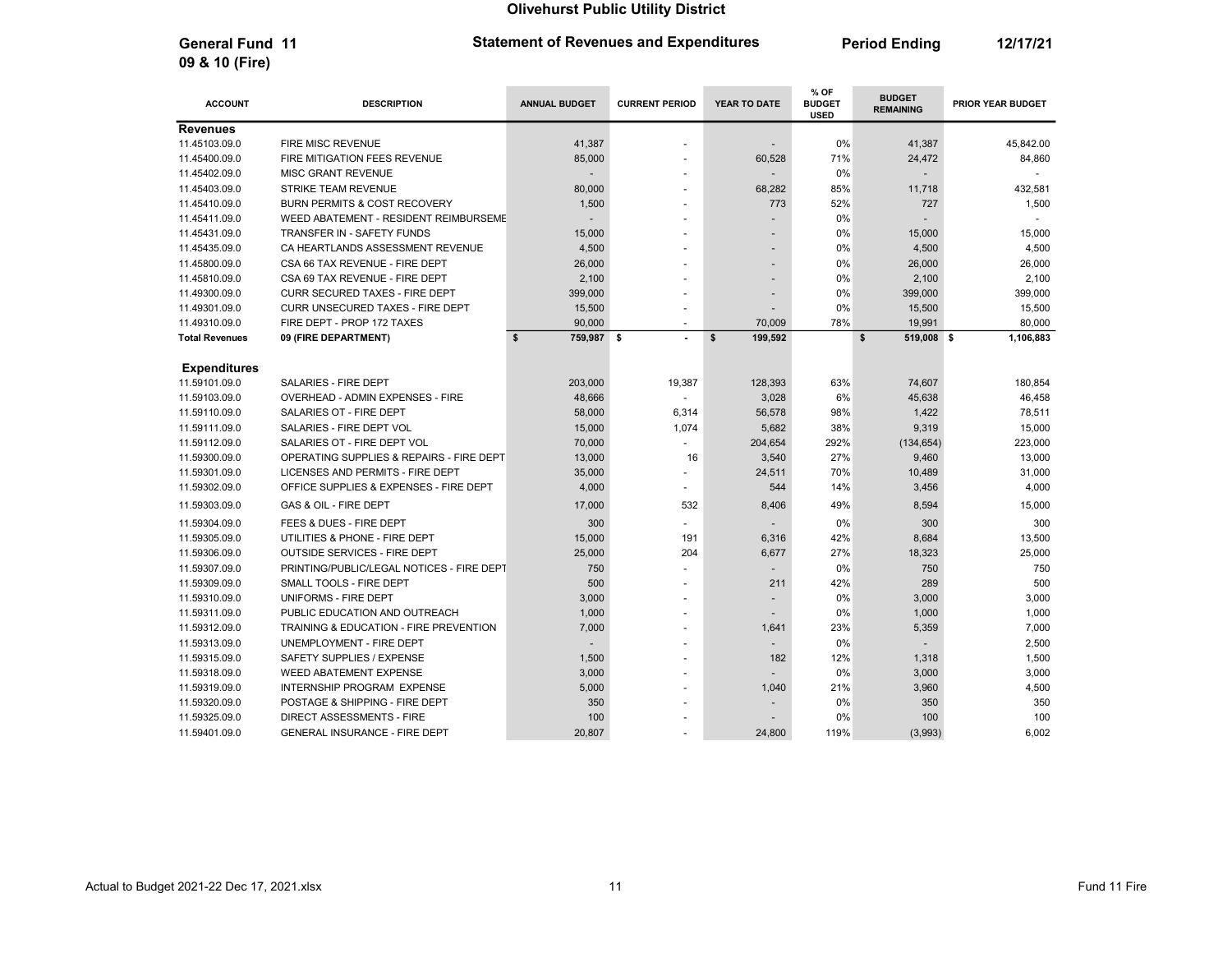General Fund 11 **Period Ending 12/17/21** Statement of Revenues and Expenditures **Period Ending 12/17/21** 

09 & 10 (Fire)

| <b>ACCOUNT</b>            | <b>DESCRIPTION</b>                          | <b>ANNUAL BUDGET</b> | <b>CURRENT PERIOD</b>    | YEAR TO DATE  | % OF<br><b>BUDGET</b><br><b>USED</b> | <b>BUDGET</b><br><b>REMAINING</b> | <b>PRIOR YEAR BUDGET</b> |
|---------------------------|---------------------------------------------|----------------------|--------------------------|---------------|--------------------------------------|-----------------------------------|--------------------------|
| 11.59402.09.0             | <b>WORKERS' COMP - FIRE DEPT</b>            | 13,500               | $\overline{\phantom{a}}$ | 13,059        | 97%                                  | 441                               | 13,255                   |
| 11.59403.09.0             | TRANSPORTATION & TRAVEL - FIRE DEPT         | 750                  |                          |               | 0%                                   | 750                               | 750                      |
| 11.59404.09.0             | <b>COMPUTER SERVICES - FIRE</b>             | 8,500                | 338                      | 3,279         | 39%                                  | 5,221                             | 7,000                    |
| 11.59405.09.0             | <b>LEGAL FEES - FIRE</b>                    | 15,000               |                          |               | 0%                                   | 15,000                            | 15,000                   |
| 11.59501.09.0             | PAYROLL TAXES - FIRE DEPT                   | 20,000               | 2,074                    | 32,383        | 162%                                 | (12, 383)                         | 24,518                   |
| 11.59502.09.0             | EMPLOYEE BENEFITS (RET/MED) - FIRE DEPT     | 55,000               | 5,604                    | 34,602        | 63%                                  | 20,398                            | 117,129                  |
| 11.59505.09.0             | <b>EMPLOYMENT COSTS - FIRE</b>              | 2,000                |                          | 914           | 46%                                  | 1,086                             | 2,000                    |
| 11.59600.09.0             | <b>CAPITAL OUTLAY</b>                       |                      | $\overline{\phantom{a}}$ |               | 0%                                   |                                   |                          |
| 11.59801.09.0             | BLDGS & IMPROVEMENTS - FIRE DEPT            | 16,000               |                          | 10,624        | 66%                                  | 5,376                             | 4,539                    |
| 11.59802.09.0             | AUTO & OTHER EQUIP EXP - FIRE DEPT          | 14,000               | 91                       | 8,282         | 59%                                  | 5,718                             | 14,000                   |
| 11.59806.09.0             | <b>FIRE EQUIPMENT</b>                       | 400,000              |                          | 82            | 0%                                   | 399,918                           | 73,000                   |
| 11.65704.09.0             | DEPRECIATION EXPENSE - FIRE DEPT            | 15,000               | 15,000                   | 15,000        | 100%                                 | $\overline{\phantom{a}}$          | 13,500                   |
| <b>Total Expenditures</b> |                                             | 1,106,723 \$<br>Ŝ.   | 50,825                   | 594,427<br>S. |                                      | 512,296 \$<br>\$                  | 960,516                  |
|                           | <b>Excess of Revenues over Expenditures</b> | (346, 736)           | (50, 825)                | (394, 835)    |                                      | 6,712                             | 146,367                  |
|                           | Cash Reserve                                |                      |                          |               |                                      |                                   |                          |
|                           | Fire Engine Loan Payment to Administration  | (18, 403)            |                          |               |                                      |                                   |                          |
|                           | Reserve Transfer: Future Unemployment       |                      |                          |               |                                      |                                   |                          |
|                           | Reserve Transfer: Equipment                 | 354,138              |                          |               |                                      |                                   |                          |
|                           |                                             | $(11,000)$ \$        | (50, 825)                | (394, 835)    |                                      | \$<br>6,712                       |                          |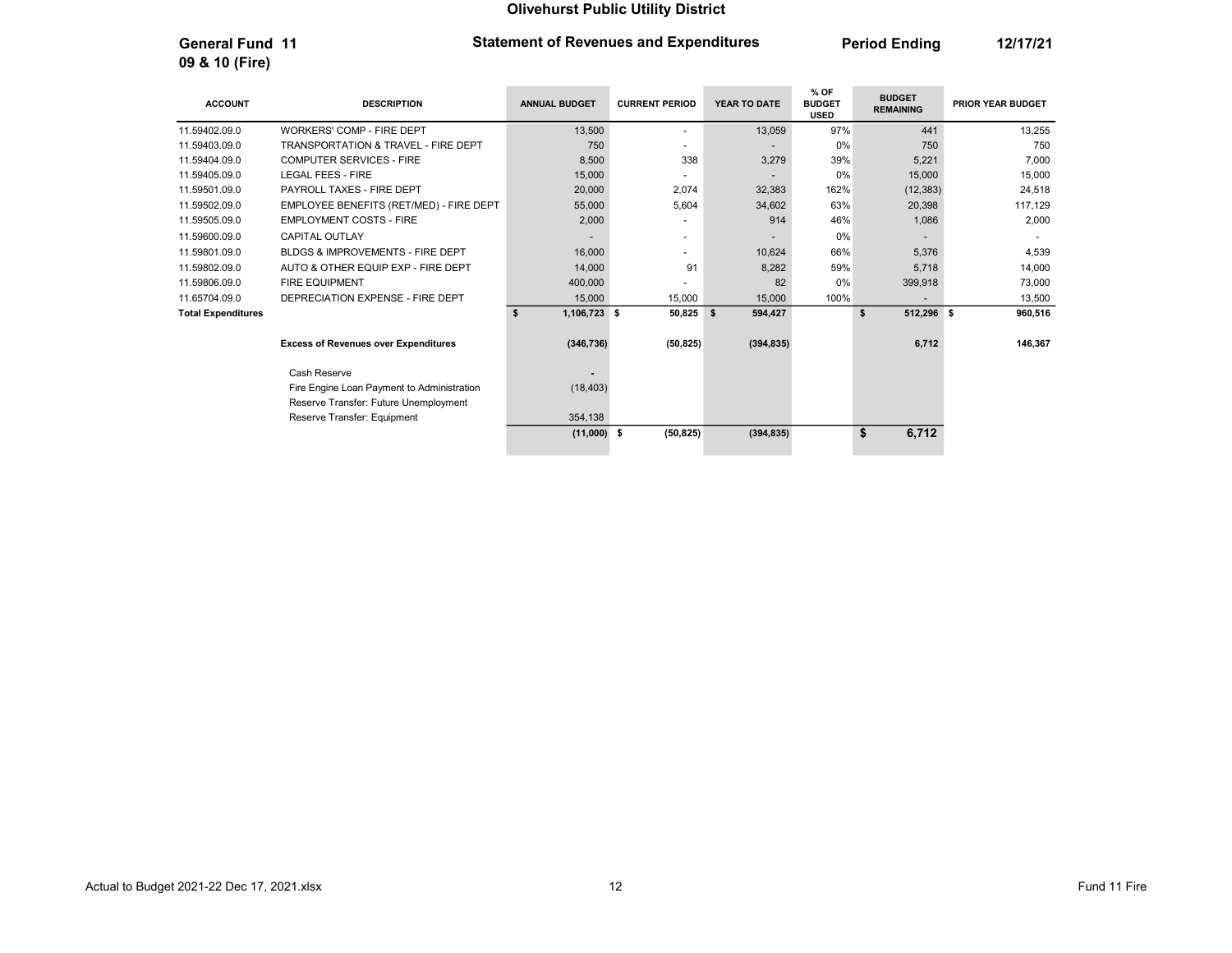General Fund 11 **Period Ending 12/17/21** Statement of Revenues and Expenditures **Period Ending 12/17/21** 

09 & 10 (Fire)

| <b>ACCOUNT</b>            | <b>DESCRIPTION</b>                        | <b>ANNUAL BUDGET</b> | <b>CURRENT PERIOD</b>    | YEAR TO DATE  | % OF<br><b>BUDGET</b><br><b>USED</b> | <b>BUDGET</b><br><b>REMAINING</b> | PRIOR YEAR BUDGET |
|---------------------------|-------------------------------------------|----------------------|--------------------------|---------------|--------------------------------------|-----------------------------------|-------------------|
|                           | 14 (FIRE DEPARTMENT) ENTERPRISE RANCHERIA |                      |                          |               |                                      |                                   |                   |
|                           | 9 Month Budget                            |                      |                          |               |                                      |                                   |                   |
| 11.45437.14.0             | <b>CONTRACT REVENUE - ER</b>              | 413,874              |                          | 170,178       |                                      | 243,696                           | 382,359           |
| <b>Total Revenues</b>     |                                           | 413,874              |                          | 170,178       |                                      | 243,696                           | 382,359           |
|                           |                                           |                      |                          |               |                                      |                                   |                   |
| 11.59101.14.0             | <b>SALARIES - ER</b>                      | 202,500              | 12,515                   | 74,705        | 37%                                  | 127,795                           | 204,839           |
| 11.59110.14.0             | <b>SALARIES OT- ER</b>                    | 58,000               |                          |               | 0%                                   | 58,000                            | 76,351            |
| 11.59501.14.0             | PAYROLL TAXES - ER                        | 20,000               | 924                      | 5,554         | 28%                                  | 14,446                            | 22,674            |
| 11.59402.14.0             | <b>WORKERS' COMP - ER</b>                 | 13,500               |                          | 3,766         | 28%                                  | 9,734                             | 12,656            |
| 11.59502.14.0             | EMPLOYEE BENEFITS (RET/MED) - ER          | 55,000               | 4,434                    | 22,484        | 41%                                  | 32,516                            | 56,875            |
| 11.59300.14.0             | <b>OPERATING SUPPLIES - ER</b>            | 3,583                |                          |               | 0%                                   | 3,583                             |                   |
| 11.59302.14.0             | OFFICE SUPPLIES & EXPENSES - ER           |                      |                          |               | 0%                                   |                                   | 750               |
| 11.59303.14.0             | GAS & OIL - ER                            | 3,000                | $\overline{\phantom{0}}$ |               | 0%                                   | 3,000                             | 2,000             |
| 11.59307.14.0             | PRINTING/PUBLIC/LEGAL NOTICES - ER        |                      |                          |               | 0%                                   |                                   | 200               |
| 11.59310.14.0             | <b>UNIFORMS - ER</b>                      | 3,500                |                          | 403           | 12%                                  | 3,097                             | 3,000             |
| 11.59312.14.0             | TRAINING & EDUCATION - FIRE PREVENTION    | 3,000                |                          |               | 0%                                   | 3,000                             | 3,000             |
| 11.59315.14.0             | SAFETY SUPPLIES / EXPENSE                 |                      |                          |               | 0%                                   |                                   | 250               |
| 11.59401.14.0             | <b>GENERAL INSURANCE - ER</b>             | 10,403               |                          |               | 0%                                   | 10,403                            |                   |
| 11.59801.14.0             | <b>BLDGS &amp; IMPROVEMENTS - ER</b>      |                      |                          |               | 0%                                   |                                   | 1.350             |
| 11.59802.14.0             | AUTO & OTHER EQUIP EXP - ER               |                      |                          |               | 0%                                   |                                   | 1.687             |
| 11.59806.14.0             | <b>FIRE EQUIPMENT</b>                     |                      |                          |               | 0%                                   |                                   | 3,750             |
| 11.59103.14.0             | ADMINISTRATIVE CHARGES                    | 41,387               |                          |               | 0%                                   | 41,387                            | 53,094            |
| 11.65704.14.0             | DEPRECIATION EXPENSE - ER                 |                      |                          |               | 0%                                   |                                   | 3,000             |
| <b>Total Expenditures</b> |                                           | 413,874 \$<br>S.     | 17,873                   | \$<br>106,912 |                                      | 306,961 \$<br>\$                  | 445,476           |
|                           | Due To / (Due From) ER                    | \$                   | $(17, 873)$ \$<br>\$     | 63,267 \$     |                                      | (63, 266)<br>\$                   |                   |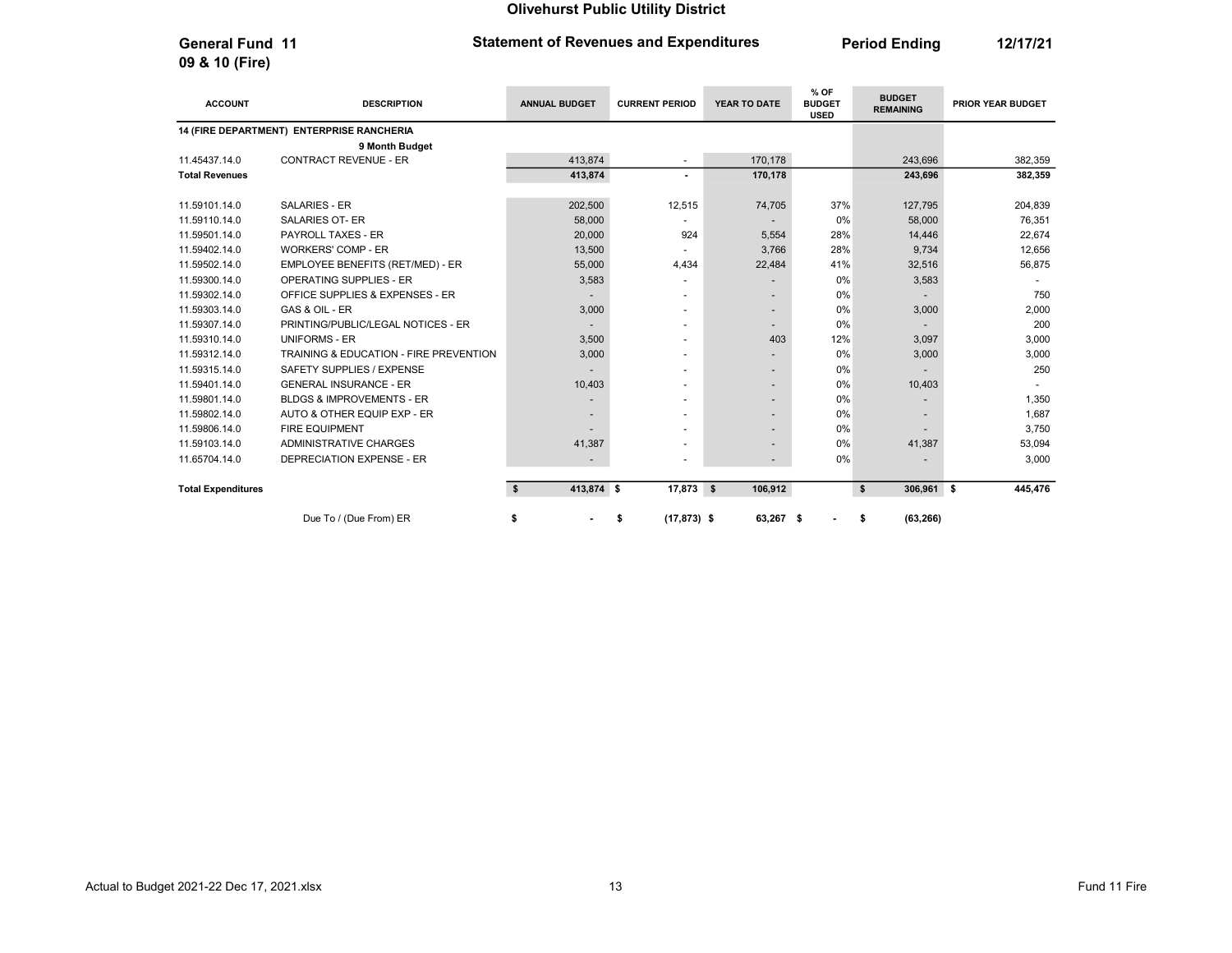m.

m.

| <b>Water (12)</b> | <b>Statement of Revenues and Expenditures</b> | <b>Period Ending</b> | 12/17/21 |
|-------------------|-----------------------------------------------|----------------------|----------|
|                   |                                               |                      |          |

**COL** 

| <b>ACCOUNT</b>      | <b>DESCRIPTION</b>                              | <b>ANNUAL BUDGET</b> | <b>CURRENT PERIOD</b> | YEAR TO DATE | % OF BUDGET<br><b>USED</b> | <b>BUDGET REMAINING</b> | <b>PRIOR YEAR BUDGET</b> | <b>COMMENTS</b> |
|---------------------|-------------------------------------------------|----------------------|-----------------------|--------------|----------------------------|-------------------------|--------------------------|-----------------|
| <b>Revenues</b>     |                                                 |                      |                       |              |                            |                         |                          |                 |
| 12.41100.00.0       | SALES - RESIDENTIAL - WATER                     | 3,400,000            | 220,463               | 2,429,010    | 71%                        | 970,990                 | 3,820,000                |                 |
| 12.41200.00.0       | <b>SALES - BUSINESSES - WATER</b>               | 15,000               | 407                   | 16,920       | 113%                       | (1,920)                 | 15,000                   |                 |
| 12.42300.00.0       | PENALTY FEES - WATER                            | 15,000               | 2,318                 | 2,318        | 15%                        | 12,682                  | 15,000                   |                 |
| 12.42301.00.0       | PENALTIES EXCESS WATER USE - WATER              |                      |                       |              |                            |                         |                          |                 |
| 12.42400.00.0       | ADMIN AND DELINQUENT CHARGES - WATER            |                      | 11,642                | 12,692       | 0%                         | (12, 692)               | 40,000                   |                 |
| 12.42550.00.0       | <b>BACKFLOW DEVICE REVENUE</b>                  | 3,000                |                       | 2,430        | 81%                        | 570                     | 3,000                    |                 |
| 12.42600.00.0       | SERVICE FEES - WATER BILL COPY FEES             | 3,000                |                       | 830          | 28%                        | 2,171                   | 3,000                    |                 |
| 12.45103.00.0       | MISCELLANEOUS REVENUE - WATER                   | 1,000                |                       | 27           | 3%                         | 974                     | 1,000                    |                 |
| 12.45160.00.0       | PLAN CHECK FEE REVENUE - WATER                  | 2,000                | 500                   | 1,328        | 66%                        | 672                     | 2,000                    |                 |
| 12.45431.00.0       | TRANSFER OUT - SAFETY FUNDS                     | (5,000)              |                       |              | 0%                         | (5,000)                 | (5,000)                  |                 |
| 12.45500.00.0       | INTEREST EARNED OPERATING - WATER               | 10,000               |                       |              | 0%                         | 10,000                  | 15,000                   |                 |
| 12.45700.00.0       | <b>INSPECTION REVENUE - WATER</b>               | 35,000               | 2,400                 | 6,620        | 19%                        | 28,380                  |                          |                 |
| <b>Water (12)</b>   | <b>Total Revenues</b>                           | $3,479,000$ \$       | 237,730 \$            | 2,472,175    |                            | \$<br>1,006,825         | 3,894,000                |                 |
| <b>Expenditures</b> |                                                 |                      |                       |              |                            |                         |                          |                 |
| 12.59101.00.0       | <b>SALARIES - WATER</b>                         | 607,514              | 40,753                | 260,487      | 43%                        | 347,027                 | 588,594                  |                 |
| 12.59103.00.0       | OVERHEAD - ADMIN EXPENSES - WATER               | 547,492              |                       | 34,064       | 6%                         | 513,428                 | 597,308                  |                 |
| 12.59110.00.0       | SALARIES OT - WATER                             | 25,000               | 1,394                 | 8,093        | 32%                        | 16,907                  | 21,000                   |                 |
| 12.59200.00.0       | WATER METERS AND SUPPLIES                       | 90,000               |                       | 28,803       | 32%                        | 61,197                  | 95,000                   |                 |
| 12.59300.00.0       | <b>OPERATING SUPPLIES &amp; REPAIRS - WATER</b> | 120,700              | 958                   | 74,153       | 61%                        | 46,547                  | 100,000                  |                 |
| 12.59301.00.0       | LICENSES AND DUES - WATER EMPLOYEES             | 3,500                |                       | 224          | 6%                         | 3,276                   | 3,500                    |                 |
| 12.59302.00.0       | OFFICE SUPPLIES & EXP - WATER                   | 3,000                |                       | 601          | 20%                        | 2,399                   | 3,000                    |                 |
| 12.59303.00.0       | <b>GAS &amp; OIL - WATER</b>                    | 25,000               | 717                   | 13,180       | 53%                        | 11,820                  | 23,000                   |                 |
| 12.59304.00.0       | FEES, LICENSES & PERMITS - WATER FACILITIES     | 45,000               |                       | 4,757        | 11%                        | 40,243                  | 45,000                   |                 |
| 12.59305.00.0       | UTILITIES & PHONE - WATER                       | 700,000              | 7,288                 | 381,704      | 55%                        | 318,296                 | 672,000                  |                 |
| 12.59306.00.0       | <b>OUTSIDE SERVICES - WATER</b>                 | 140,000              | 311                   | 23,155       | 17%                        | 116,845                 | 130,000                  |                 |
| 12.59307.00.0       | PRINTING/PUBLIC/LEGAL NOTICES - WATER           | 1,000                |                       |              | 0%                         | 1,000                   | 1,000                    |                 |
| 12.59308.00.0       | <b>LAB SUPPLIES</b>                             | 3,000                |                       |              | 0%                         | 3,000                   | 3,000                    |                 |
| 12.59309.00.0       | SMALL TOOLS - WATER                             | 2,500                |                       | 1,685        | 67%                        | 815                     | 2,500                    |                 |
| 12.59310.00.0       | <b>UNIFORMS - WATER</b>                         | 5,500                | 189                   | 2,310        | 42%                        | 3,190                   | 5,500                    |                 |
| 12.59311.00.0       | <b>CUSTOMER SERVICE &amp; BILLING</b>           | 50,000               |                       | 12,826       | 26%                        | 37,174                  | 50,000                   |                 |
| 12.59312.00.0       | <b>TRAINING &amp; EDUCATION - WATER</b>         | 2,000                |                       |              | 0%                         | 2,000                   | 2,000                    |                 |
| 12.59315.00.0       | SAFETY SUPPLIES / EXPENSE                       | 4,500                | 1,446                 | 2,838        | 63%                        | 1,662                   | 4,500                    |                 |
| 12.59316.00.0       | <b>CHLORINE EXPENSE</b>                         | 104,000              | 1,030                 | 61,967       | 60%                        | 42,033                  | 114,000                  |                 |
| 12.59320.00.0       | POSTAGE & SHIPPING - WATER                      | 2,000                |                       | 521          | 26%                        | 1,479                   | 2,000                    |                 |
| 12.59325.00.0       | <b>DIRECT ASSESSMENTS - WATER</b>               | 2,500                |                       |              | 0%                         | 2,500                   | 2,500                    |                 |
| 12.59339.00.0       | <b>FINES AND PENALTIES</b>                      |                      |                       |              | 0%                         |                         |                          |                 |
| 12.59350.00.0       | LAB TESTING SERVICES - WATER                    | 25,000               | 1,132                 | 2,961        | 12%                        | 22,039                  | 25,000                   |                 |
| 12.59401.00.0       | <b>GENERAL INSURANCE - WATER</b>                | 75,085               |                       | 72,764       | 97%                        | 2,321                   | 66,022                   |                 |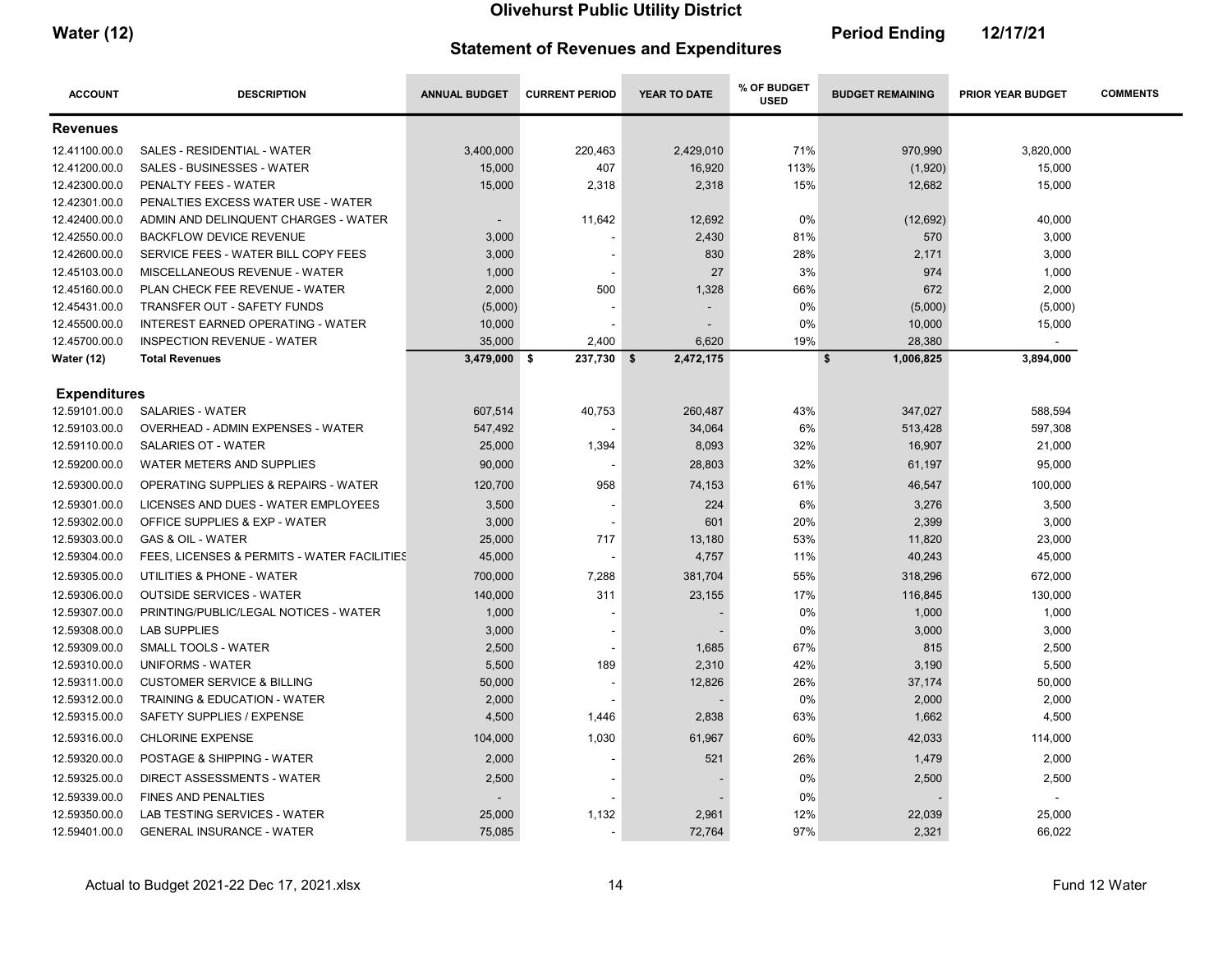Water (12) **Period Ending** 12/17/21

**COL** 

# Statement of Revenues and Expenditures

**Contract Contract** 

**Contract Contract** 

**College** 

| <b>ACCOUNT</b>              | <b>DESCRIPTION</b>                                     | <b>ANNUAL BUDGET</b>     | <b>CURRENT PERIOD</b>    | YEAR TO DATE             | % OF BUDGET<br><b>USED</b> | <b>BUDGET REMAINING</b> | <b>PRIOR YEAR BUDGET</b> | <b>COMMENTS</b> |
|-----------------------------|--------------------------------------------------------|--------------------------|--------------------------|--------------------------|----------------------------|-------------------------|--------------------------|-----------------|
| 12.59402.00.0               | <b>WORKERS' COMP - WATER</b>                           | 37,500                   | $\overline{\phantom{a}}$ | 18,406                   | 49%                        | 19,094                  | 26,460                   |                 |
| 12.59404.00.0               | <b>COMPUTER SERVICES</b>                               | 19,000                   | 508                      | 11,821                   | 62%                        | 7,179                   | 19,000                   |                 |
| 12.59405.00.0               | <b>LEGAL FEES - WATER</b>                              | 10,000                   |                          | 7,407                    | 74%                        | 2,594                   | 35,000                   |                 |
| 12.59421.00.0               | ADMIN-WATER CAPACITY FEES                              | $\overline{\phantom{a}}$ |                          | 5,152                    | 0%                         | (5, 152)                |                          |                 |
| 12.59425.00.0               | <b>SECURITY - WATER</b>                                | 14,000                   | 58                       | 3,741                    | 27%                        | 10,259                  | 12,000                   |                 |
| 12.59501.00.0               | PAYROLL TAXES - WATER                                  | 47,000                   | 3,084                    | 19,955                   | 42%                        | 27,045                  | 112,364                  |                 |
| 12.59502.00.0               | EMPLOYEE BENEFITS (RET/MED) - WATER                    | 235,000                  | 17,561                   | 105,398                  | 45%                        | 129,602                 | 281,679                  |                 |
| 12.59505.00.0               | <b>EMPLOYMENT COSTS - WATER</b>                        | 1,000                    |                          | 33                       | 3%                         | 967                     | 1,000                    |                 |
| 12.59600.00.0               | CAPITAL OUTLAY - WATER                                 | 5,000                    |                          |                          | 0%                         | 5,000                   | 5,000                    |                 |
| 12.59650.00.0               | <b>RAISING IRON - WATER</b>                            | 100,000                  | $\overline{\phantom{a}}$ | 76,970                   | 77%                        | 23,030                  | 159,700                  |                 |
| 12.59551.00.0               | BOARD COMMUNITY OUTREACH                               | 500                      |                          | 34                       | 7%                         | 466                     | 500                      |                 |
| 12.59801.00.0               | <b>BLDGS &amp; IMPROVEMENTS - WATER</b>                | 2,000                    | $\overline{\phantom{a}}$ |                          | $0\%$                      | 2,000                   | 2,000                    |                 |
| 12.59802.00.0               | AUTO & OTHER EQUIP EXP - WATER                         | 9,000                    | $\overline{\phantom{a}}$ | 86                       | 1%                         | 8,915                   | 21,000                   |                 |
| 12.59805.00.0               | <b>VEHICLE REPLACEMENT</b>                             | 60,000                   |                          |                          | 0%                         | 60,000                  |                          |                 |
| 12.59902.00.0               | CASH SHORT/(OVER) - WATER                              | 250                      | 6                        | 11                       | 5%                         | 239                     | 250                      |                 |
| 12.59903.00.0               | MISCELLANEOUS EXP - WATER                              |                          |                          |                          | 0%                         |                         |                          |                 |
| 12.59952.00.0               | <b>CONSERVATION EXPENSES</b>                           | 5,000                    |                          | 105                      | 2%                         | 4,895                   | 5,000                    |                 |
| 12.65105.00.0               | LOAN WWTP - USDA Refinance Loan                        | 70,637                   |                          | 70,637                   | 100%                       |                         | 70,637                   |                 |
| 12.65704.00.0               | DEPRECIATION EXPENSE - WATER                           | 100,000                  |                          | 100,000                  | 100%                       |                         | 100,000                  |                 |
| <b>Water (12)</b>           | <b>Total Expenditures</b>                              | $3,300,178$ \$           | 76,436                   | 1,406,850                |                            |                         | 3,408,014                |                 |
|                             |                                                        |                          |                          |                          |                            |                         |                          |                 |
|                             | <b>Excess of Revenues over Expenditures for Report</b> | 178,823 \$               | 161,294                  | 1,065,326                |                            |                         |                          |                 |
|                             |                                                        |                          |                          |                          |                            |                         |                          |                 |
| Reserve: Capital Facilities |                                                        | (178, 823)               |                          |                          |                            |                         |                          |                 |
|                             |                                                        |                          |                          | $\overline{\phantom{a}}$ |                            |                         |                          |                 |
|                             | <b>Surplus(Deficit)</b>                                |                          |                          | 1,065,326                |                            |                         |                          |                 |
|                             |                                                        |                          |                          |                          |                            |                         |                          |                 |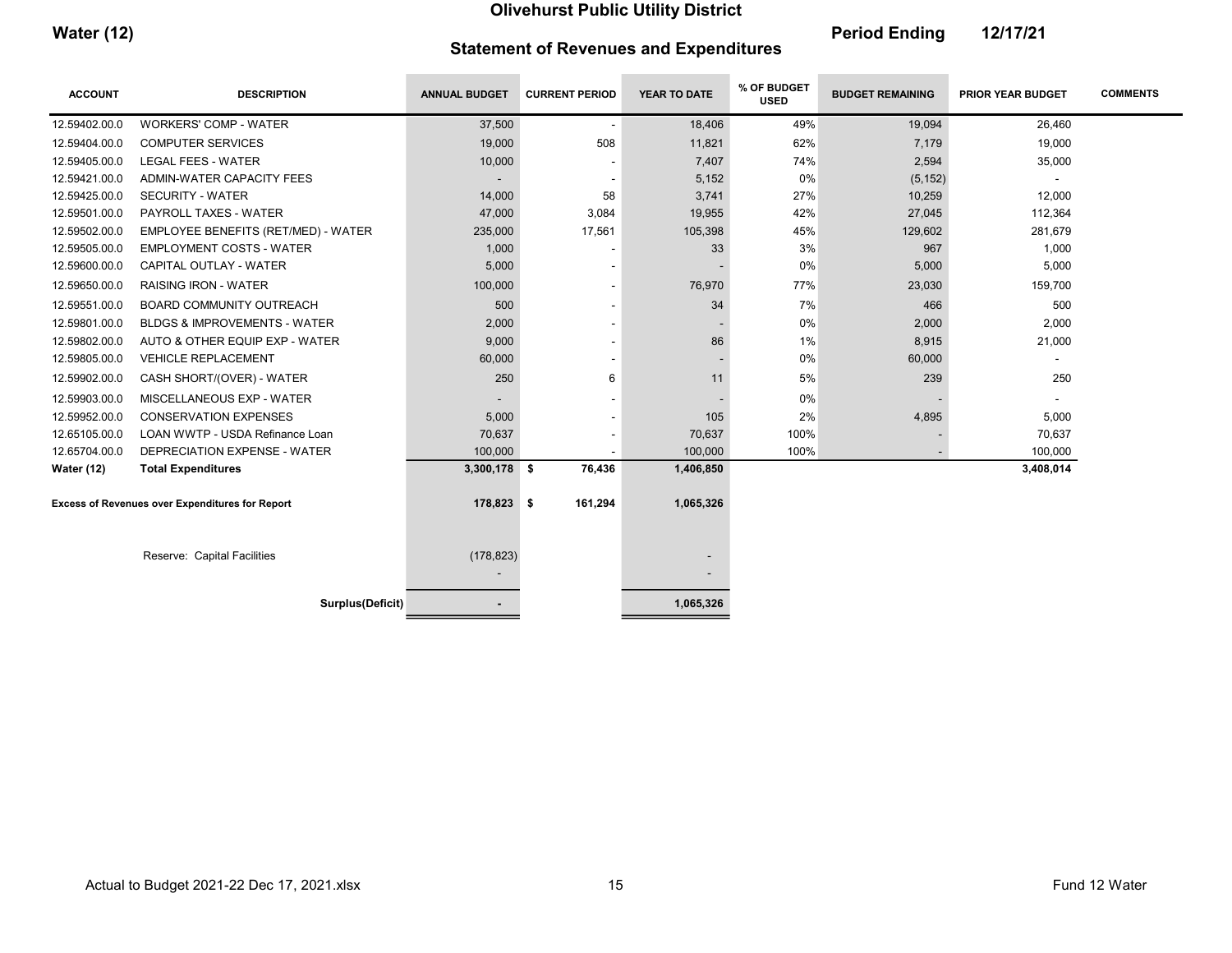Waste Water (13) **Statement of Revenues and Expenditures** Period Ending 12/17/21

**Contract Contract Contract** 

**Contract Contract** 

| <b>Feriod Elially</b> | 14/17/4 L |
|-----------------------|-----------|
|                       |           |
|                       |           |

| <b>ACCOUNT</b>                 | <b>DESCRIPTION</b>                              | <b>ANNUAL BUDGET</b> | <b>CURRENT PERIOD</b>          | YEAR TO DATE      | % OF BUDGET<br><b>USED</b> | <b>BUDGET REMAINING</b> | <b>PRIOR YEAR BUDGET</b> | <b>COMMENTS</b> |
|--------------------------------|-------------------------------------------------|----------------------|--------------------------------|-------------------|----------------------------|-------------------------|--------------------------|-----------------|
| <b>Revenues</b>                |                                                 |                      |                                |                   |                            |                         |                          |                 |
| 13.41100.00.0                  | SALES - RESIDENTIAL - SEWER                     | 3,600,000            | 314,470                        | 1,870,024         | 52%                        | 1,729,976               | 3,505,000                |                 |
| 13.41210.00.0                  | SALES - ADA SEWER                               | 58,000               |                                | 30,212            | 52%                        | 27,788                  | 58,000                   |                 |
| 13.42300.00.0                  | PENALTY & FEES - SEWER                          |                      | 1,667                          | 1,667             | 0%                         | 1,667-                  | 18,000                   |                 |
| 13.42400.00.0                  | ADMIN AND DELINQUENT CHARGES - SEWER            |                      |                                |                   | 0%                         | $\Omega$                | 25,000                   |                 |
| 13.42600.00.0                  | SERVICE FEES - SEWER BILL COPY FEE              | 3,000                |                                | 830               | 28%                        | 2,171                   | 3,000                    |                 |
| 13.45101.00.0                  | <b>GOLD VILLAGE REIMBURSEMENT</b>               | 110,000              |                                | (45, 104)         | $-41%$                     | 155,104                 | 110,000                  |                 |
| 13.45103.00.0                  | MISCELLANEOUS REVENUE - SEWER                   |                      |                                | 10,241            | 0%                         | $10,241-$               |                          |                 |
| 13.45160.00.0                  | PLAN CHECK FEE REVENUE - SEWER                  | 1,000                |                                |                   | 0%                         | 1,000                   | 1,000                    |                 |
| 13.45431.00.0                  | TRANSFER OUT - SAFETY FUNDS                     | (5,000)              |                                |                   | 0%                         | $5,000 -$               | (5,000)                  |                 |
| 13.45500.00.0                  | INTEREST EARNED OPERATING - SEWER               | 10,000               |                                |                   | 0%                         | 10,000                  |                          |                 |
| Waster Water (13)              | <b>Total Revenues</b>                           | \$<br>3,777,000      | $316,137$ \$                   | 1,867,869         |                            | 1,909,131 \$            | 3,715,000                |                 |
|                                |                                                 |                      |                                |                   |                            |                         |                          |                 |
| 13.59101.00.0                  | <b>SALARIES - SEWER</b>                         | 720,000              | 40,014                         | 258,266           | 36%                        | 461,734                 | 614,993                  |                 |
| 13.59103.00.0                  | <b>OVERHEAD - ADMIN EXPENSES - SEWER</b>        | 547,492              |                                | 34,064            | 6%                         | 513,428                 | 597,308                  |                 |
| 13.59110.00.0                  | SALARIES OT - WASTE WATER                       | 20,000               | 609                            | 5,763             | 29%                        | 14,237                  | 30,000                   |                 |
| 13.59300.00.0                  | <b>OPERATING SUPPLIES &amp; REPAIRS - SEWER</b> | 40,000               | 199                            | 4,376             | 11%                        | 35,624                  | 27,000                   |                 |
| 13.59301.00.0                  | LICENSES AND DUES - SEWER EMPLOYEES             | 5,000                |                                | 370               | 7%                         | 4,630                   | 5,000                    |                 |
| 13.59302.00.0                  | OFFICE SUPPLIES & EXP - SEWER                   | 5,000                | 493                            | 1,143             | 23%                        | 3,857                   | 500                      |                 |
|                                | GAS & OIL - SEWER                               | 15,000               | 113                            |                   | 27%                        | 10,941                  |                          |                 |
| 13.59303.00.0                  | FEES, LICENSES & PERMITS - SEWER FACILITIES     | 50,000               |                                | 4,059             | 31%                        |                         | 13,000                   |                 |
| 13.59304.00.0<br>13.59305.00.0 | UTILITIES & PHONE - SEWER                       | 600,000              | $\overline{\phantom{a}}$<br>74 | 15,299<br>252,876 | 42%                        | 34,701<br>347,124       | 50,000<br>560,000        |                 |
| 13.59306.00.0                  | <b>OUTSIDE SERVICES - SEWER</b>                 | 100,000              | 311                            | 19,724            | 20%                        | 80,276                  | 120,000                  |                 |
| 13.59307.00.0                  | PRINTING/PUBLIC/LEGAL NOTICES - SEWER           | 2,000                | $\overline{\phantom{a}}$       | 789               | 39%                        | 1,211                   | 2,000                    |                 |
| 13.59308.00.0                  | LAB SUPPLIES & EQUIPMENT - SEWER                |                      | 218                            |                   | 19%                        |                         |                          |                 |
| 13.59309.00.0                  | <b>SMALL TOOLS - SEWER</b>                      | 25,000<br>8,000      |                                | 4,800<br>829      | 10%                        | 20,200<br>7,171         | 25,000<br>6,000          |                 |
| 13.59310.00.0                  | <b>UNIFORMS - SEWER</b>                         | 5,000                | 200                            | 2,079             | 42%                        | 2,921                   | 5,000                    |                 |
| 13.59311.00.0                  | <b>CUSTOMER SERVICE &amp; BILLING</b>           | 50,000               |                                | 10,193            | 20%                        | 39,807                  | 50,000                   |                 |
| 13.59312.00.0                  | <b>TRAINING &amp; EDUCATION - SEWER</b>         | 5,000                |                                | 265               | 5%                         | 4,735                   | 5,000                    |                 |
| 13.59313.00.0                  | <b>UNEMPLOYMENT - SEWER</b>                     |                      |                                |                   | 0%                         | $\Omega$                | 4,000                    |                 |
|                                |                                                 |                      |                                |                   |                            |                         |                          |                 |
| 13.59315.00.0                  | SAFETY SUPPLIES / EXPENSE                       | 7,500                |                                | 898               | 12%                        | 6,602                   | 7,000                    |                 |
| 13.59318.00.0                  | <b>CHEMICALS</b>                                | 15,000               |                                | 3,047             | 20%                        | 11,953                  | 15,000                   |                 |
| 13.59320.00.0                  | POSTAGE & SHIPPING - SEWER                      | 1,500                |                                | 536               | 36%                        | 964                     | 2,500                    |                 |
| 13.59325.00.0                  | <b>DIRECT ASSESSMENTS - SEWER</b>               | 3,000                |                                |                   | 0%                         | 3,000                   | 3,000                    |                 |
| 13.59333.00.0                  | PUMPS, MOTORS, EQUIPMENT                        | 80,000               | $\overline{\phantom{a}}$       | 25,301            | 32%                        | 54,699                  | 80,000                   |                 |
| 13.59337.00.0                  | <b>SLUDGE DISPOSAL</b>                          | 20,000               |                                | 17,762            | 89%                        | 2,238                   | 20,000                   |                 |
| 13.59350.00.0                  | LAB TESTING SERVICES - SEWER                    | 60,000               | 1,500                          | 15,046            | 25%                        | 44,954                  | 55,000                   |                 |
| 13.59401.00.0                  | <b>GENERAL INSURANCE - SEWER</b>                | 99,600               |                                | 97,113            | 98%                        | 2,487                   | 104,035                  |                 |
| 13.59402.00.0                  | <b>WORKERS' COMP - SEWER</b>                    | 43,000               |                                | 21,069            | 49%                        | 21,931                  | 32,160                   |                 |
| 13.59403.00.0                  | TRANSPORTATION & TRAVEL - SEWER                 | 1,500                |                                |                   | 0%                         | 1,500                   | 1,000                    |                 |
| 13.59404.00.0                  | <b>COMPUTER SERVICES</b>                        | 25,000               | 1,472                          | 20,889            | 84%                        | 4,111                   | 25,000                   |                 |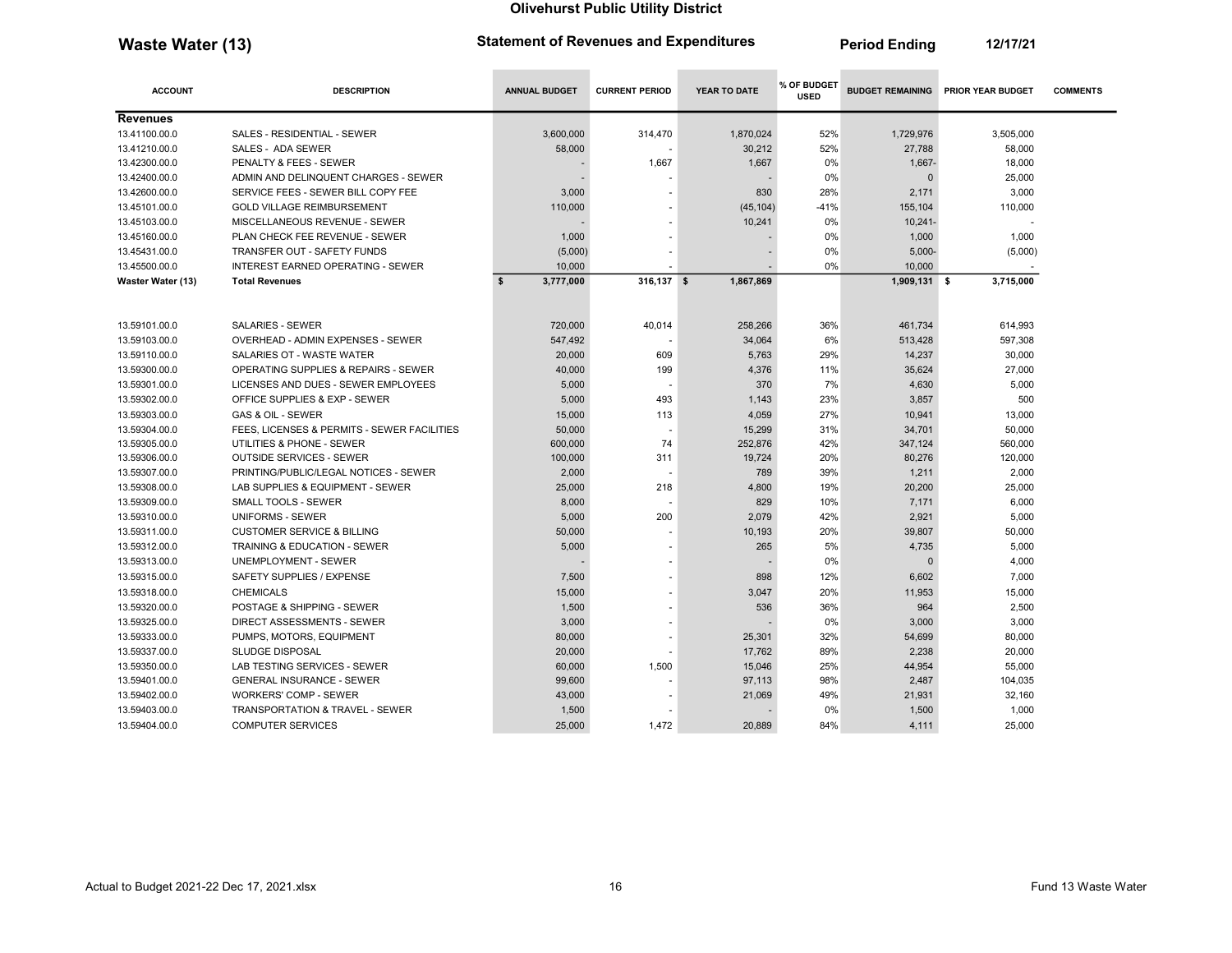Waste Water (13) Statement of Revenues and Expenditures Feriod Ending 12/17/21

**College** 

**Contract Contract Contract** 

| <b>ACCOUNT</b>                                         | <b>DESCRIPTION</b>                              | <b>ANNUAL BUDGET</b>      | <b>CURRENT PERIOD</b>    | YEAR TO DATE               | % OF BUDGET<br><b>USED</b> | <b>BUDGET REMAINING</b> | <b>PRIOR YEAR BUDGET</b> | <b>COMMENTS</b> |
|--------------------------------------------------------|-------------------------------------------------|---------------------------|--------------------------|----------------------------|----------------------------|-------------------------|--------------------------|-----------------|
| 13.59405.00.0                                          | <b>LEGAL FEES - SEWER</b>                       | 15,000                    |                          | 3,081                      | 21%                        | 11,919                  | 15,000                   |                 |
| 13.59425.00.0                                          | <b>SECURITY - SEWER</b>                         | 4,000                     |                          | 185                        | 5%                         | 3,815                   | 6,000                    |                 |
| 13.59501.00.0                                          | PAYROLL TAXES - SEWER                           | 55,100                    | 3,036                    | 19,882                     | 36%                        | 35,218                  | 103,807                  |                 |
| 13.59502.00.0                                          | EMPLOYEE BENEFITS (RET/MED) - SEWER             | 295,000                   | 14,674                   | 89,060                     | 30%                        | 205,940                 | 296,069                  |                 |
| 13.59505.00.0                                          | <b>EMPLOYMENT COSTS - SEWER</b>                 | 1,250                     |                          | 66                         | 5%                         | 1,184                   | 1,250                    |                 |
| 13.59551.00.0                                          | <b>BOARD COMMUNITY OUTREACH</b>                 | 500                       | 34                       | 34                         | 7%                         | 500                     |                          |                 |
| 13.59600.00.0                                          | CAPITAL OUTLAY - SEWER                          | 470,000                   |                          | 30,933                     | 7%                         | 439,067                 | 141,000                  |                 |
| 13.59601.00.0                                          | SEWER COLLECTION CAPACITY FEES OUTLAY           |                           | $\sim$                   |                            | 0%                         | $\Omega$                |                          |                 |
| 13.59650.00.0                                          | <b>RAISING IRON - SEWER</b>                     | 150,000                   | $\sim$                   | 40,107                     | 27%                        | 109,893                 | 100,000                  |                 |
| 13.59700.00.0                                          | <b>RENTS &amp; LEASES - SEWER</b>               | 7,500                     | $\overline{\phantom{a}}$ |                            | 0%                         | 7,500                   | 7,500                    |                 |
| 13.59801.00.0                                          | <b>BLDGS &amp; IMPROVEMENTS - SEWER</b>         | 5,000                     | $\sim$                   |                            | 0%                         | 5,000                   | 5,000                    |                 |
| 13.59802.00.0                                          | AUTO & OTHER EQUIP EXP - SEWER                  | 20,000                    |                          | 5,922                      | 30%                        | 14,078                  | 20,000                   |                 |
| 13.59803.00.0                                          | UV FILTER REPAIR                                | 80,000                    |                          |                            |                            |                         |                          |                 |
| 13.59805.00.0                                          | <b>VEHICLE REPLACEMENT</b>                      | 30,000                    |                          |                            | 0%                         | 30,000                  | 30,000                   |                 |
| 13.59902.00.0                                          | CASH SHORT/(OVER) - SEWER                       | 250                       | 6                        | 11                         | 5%                         | 239                     | 250                      |                 |
| 13.65704.00.0                                          | <b>DEPRECIATION EXPENSE - SEWER</b>             | 300,000                   |                          | 300,000                    | 100%                       | $\Omega$                | 300,000                  |                 |
|                                                        |                                                 | \$<br>3,987,192 \$        | 62,953.15 \$             | 1,305,837                  |                            | 2,601,389               | 3,485,372                |                 |
| 31 (SEWER COLLECTION)                                  |                                                 |                           |                          |                            |                            |                         |                          |                 |
| 13.59300.31.0                                          | OPERATING SUPPLIES & REPAIRS - SEWER COLLECTION | 30,000                    | 289.67                   | 4,822                      | 16%                        | 25,178                  | 30,000.00                |                 |
| 13.59302.31.0                                          | OFFICE SUPPLIES & EXP - SEWER COLLECTIONS       | 500                       | ÷                        | 146                        | 29%                        | 354                     | 5,000.00                 |                 |
| 13.59303.31.0                                          | GAS & OIL - SEWER COLLECTION                    | 18,000                    | 634.68                   | 8,347                      | 46%                        | 9,653                   | 15,000.00                |                 |
| 13.59304.31.0                                          | FEES, LICENSES & PERMITS - COLLECTIONS          | 2.000                     | $\overline{\phantom{a}}$ |                            | 0%                         | 2,000                   | 1,000.00                 |                 |
| 13.59306.31.0                                          | OUTSIDE SERVICES - SEWER COLLECTIONS SYSTEM     | 60,000                    | 6,810.00                 | 7,721                      | 13%                        | 52,279                  | 60,000.00                |                 |
| 13.59309.31.0                                          | SMALL TOOLS - SEWER COLLECTIONS                 | 5,000                     |                          | 1,496                      | 30%                        | 3,504                   | 5,000.00                 |                 |
| 13.59315.31.0                                          | SAFETY SUPPLIES / EQUIP - COLLECTIONS           | 5,000                     | $\overline{\phantom{a}}$ | 1,023                      | 20%                        | 3,977                   | 5,000.00                 |                 |
| 13.59318.31.0                                          | CHEMICALS - SEWER COLLECTION                    | 1,500                     |                          |                            | 0%                         | 1,500                   | 1,500.00                 |                 |
| 13.59333.31.0                                          | PUMPS, MOTORS, EQUIPMENT - SEWER COLECTION      | 30,000                    | 6,852.22                 | 17,170                     | 57%                        | 12,830                  | 60,000.00                |                 |
| 13.59600.31.0                                          | CAPITAL OUTLAY - SEWER COLLECTION               | 50,000                    | ٠                        |                            | 0%                         | 50,000                  | 175,000.00               |                 |
| 13.59700.31.0                                          | RENTS & LEASES - SEWER COLLECTIONS              | 4,500                     |                          |                            | 0%                         | 4,500                   | 4,500.00                 |                 |
| 13.59802.31.0                                          | AUTO & OTHER EQUIP EXP - COLLECTIONS            | 15,000                    | 379.76                   | 13,225                     | 88%                        | 1,775                   | 20,000.00                |                 |
| 31 (SEWER COLLECTION Total Expenditures                |                                                 | 221,500 \$<br>\$          | 14,966 \$                | 53,949                     |                            | 167,551 \$              | 382,000.00               |                 |
| <b>Total Expenditures</b>                              |                                                 | $\mathbf{s}$<br>4,208,692 | 77,919 \$                | 53,949                     |                            | 2,768,939               | 3,867,372.00             |                 |
| <b>Excess of Revenues over Expenditures for Report</b> |                                                 | $(431, 692)$ \$<br>\$     | 238,218 \$               | 1,813,920                  |                            |                         |                          |                 |
|                                                        | Loan to Water Fund: USDA Repayment              | 70,637                    |                          |                            |                            |                         |                          |                 |
|                                                        | Reserve Capital Asset Repair                    |                           |                          |                            |                            |                         |                          |                 |
|                                                        | Reserve: Capital Facilities                     | 361,055                   |                          |                            |                            |                         |                          |                 |
|                                                        |                                                 | \$<br>$\sim$              |                          | $\mathbf{\$}$<br>1,813,920 |                            |                         |                          |                 |